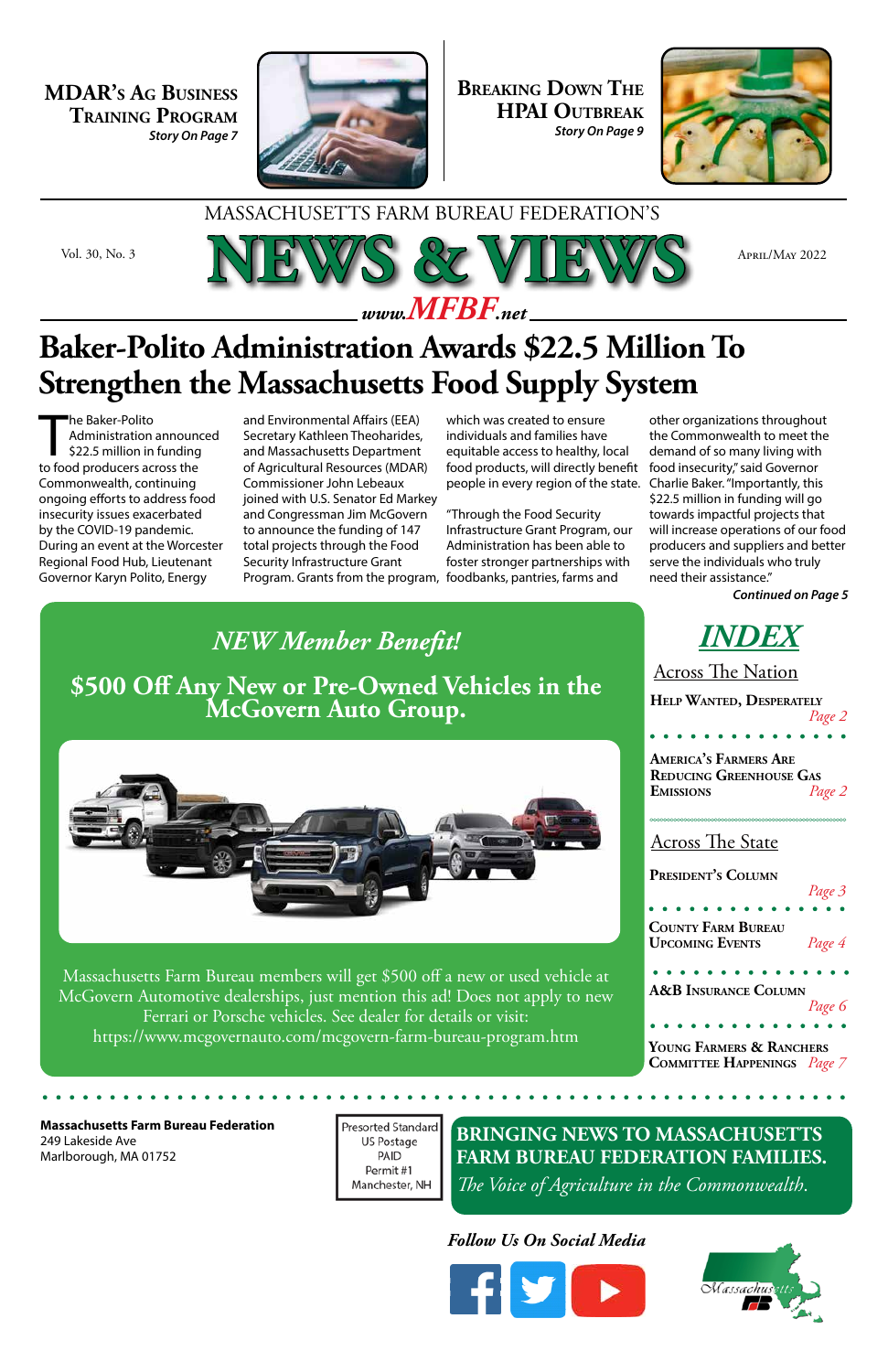of workers they need during peak season, but that doesn't eliminate the need for workers altogether on the farm. Machines can't currently plant or care for many of the fruits, vegetables, and nuts we consume, meaning most plants are touched by human hands many times throughout the year.

Farm and ranch work is hard, takes long hours, and you have to get your hands dirty. But, it is rewarding, and often you can see the fruits of your labor, literally. On my trip to Oregon and jobs on the farm. Washington, I spoke with farmers and farmworkers who love their work. They all mentioned that they are proud to play their part in ensuring we all have the food we need. But they also said that we need to focus on solving the farm labor crisis once and for all. We desperately need our elected leaders to come to the table, leave politics at the door and find a solution.

When I was a young boy,<br>
my dad would take me<br>
farm And as Loot older Listarted my dad would take me around with him on the farm. And as I got older, I started taking on more jobs and more responsibilities. I'd be out milking cows before school and helping get other things done when I got home. I've loved the work for as long as I can remember. While that's true for millions of farmers, fewer people are willing to do the work it takes to raise the food, fuel, and fiber we need.

> **Zippy Duvall** *AFBF President*

A few weeks ago, I hosted Juan Cortina, president of Mexico's National Agricultural Council, on my farm in Georgia. His organization is similar to the American Farm Bureau and works on behalf of Mexico's farmers and ranchers. While discussing the challenges that faced members in our countries, I mentioned that the need. And in dairy barns, workers inability to find enough workers was our greatest challenge. And, to a day. my surprise, he said that labor was also the most significant problem for farmers in Mexico.

Shortly after Mr. Cortina's visit, I flew out to Oregon and

Washington to meet with our members and hear their stories. It didn't matter if the farmers I met with were dairying, growing tulips, pears, apples, cherries, blueberries or raspberries, they all said that their greatest challenge is finding workers.

griculture's greenhouse<br>gas emissions fell more<br>to 2020, according to the U.S. gas emissions fell more than 4 percent from 2019 to 2020, according to the U.S. Environmental Protection Agency (EPA). The most recent Inventory of ranchers are dedicated to U.S. Greenhouse Gas Emissions and feeding America's families Sinks shows agriculture continues to represent just 10 percent of total improvements in sustainability," U.S. emissions, much lower than other economic sectors.

Most of the fresh fruits and vegetables we find in our supermarkets,

and canned and frozen ones too, have to be planted, cared for, and harvested by hand. Across the country, farmers and farm workers slowly make their way through the fields to ensure we can get the healthy and nutritious food we milk each cow two or three times

On the slopes of Mt. Hood, I met with a group of pear growers who talked about the challenges they have finding workers. Some workers have lived in their

### **Help Wanted, Desperately**

*By: Zippy Duvall, AFBF President* 

*Vincent "Zippy" Duvall, a poultry, cattle and hay producer from Georgia, is the 12th president of the American Farm Bureau Federation.* 

community for decades and come back season after season. However, finding domestic workers

Framers are invited to submit<br>
nominations for the 2023<br>
Farm Bureau Farm Dog of the<br>
Year contest, supported by Purina. armers are invited to submit nominations for the 2023 Farm Bureau Farm Dog of the This is the fifth year of the contest, which celebrates farm dogs and the many ways they support farmers and ranchers in producing nutritious food for families and their pets across America. The grand prize winner – Farm Bureau Farm Dog of the Year – will

becomes more difficult each year, leaving farmers to turn to H-2A workers from other countries to fill

Nationwide, the use of the H-2A visa program has increased by 20 percent over the past five years, underscoring the domestic worker shortage.

In western Washington, I met with a group of farmers who grow raspberries, blueberries and strawberries. Like most growers, they've struggled for years to find the labor they need for all of their farm work, especially harvesting. So they've invested millions of dollars into mechanical harvesting techniques to reduce the number

#### *MFBF's Vision Statement*

*Vision Statement: Massachusetts Farm Bureau envisions a world with plentiful high-quality agricultural products, productive open land, and a robust and prosperous farming community. We are committed to working with like-minded groups to achieve these goals.* 

well, a 21 percent reduction in pork, 26 percent in milk and 11 percent reduction of emissions per unit of beef production.

American Farm Bureau Federation economists analyzed the data from allow them to capture more EPA in the latest Market Intel. 2020 overall emissions from agriculture fell at least 4.3 percent, or 28.8 million metric tons, compared to 2019. Emissions from agricultural soil management like fertilizer

application and tillage practices were reduced by 8.4 percent.

"The most recent numbers show America's farmers and while remaining committed to said AFBF President Zippy Duvall. "Farmers are dedicated to doing even better through voluntary, market-based incentives that greenhouse gases while meeting growing food demands here at home and abroad."

Compared to 70 years ago, farmers and ranchers are getting almost



### **America's Farmers Are Reducing Greenhouse Gas Emissions**

three times more out of their production than what they put into it. Per unit emissions continue to decrease among livestock as

> Scientific research insights from a collaboration between Mayo Clinic and Purina reveal that interacting with pets can provide health benefits. For example, after spending just 20 minutes with a dog, people experienced a significant increase in levels of oxytocin, a hormone that plays a role in moderating stress. This was also associated with a decrease

win a year's worth of Purina dog food and \$5,000 in prize money. The winner will be recognized at a Farm Dog of the Year award ceremony at the American Farm Bureau Federation Convention in January 2023. Up to four regional runners-up will each win \$1,000 in prize money.

The 2023 Farm Dog of the Year will also be featured in a professionally

### **Nominations Open for 2023 AFBF Farm Dog of the Year Contest**

produced video.

"It's a pleasure to host this popular contest again and provide a glimpse into daily life on the farm," said AFBF President Zippy Duvall. "The dual role assumed by most farm dogs is so important. They lighten the workload and enrich our lives by providing faithful and playful companionship."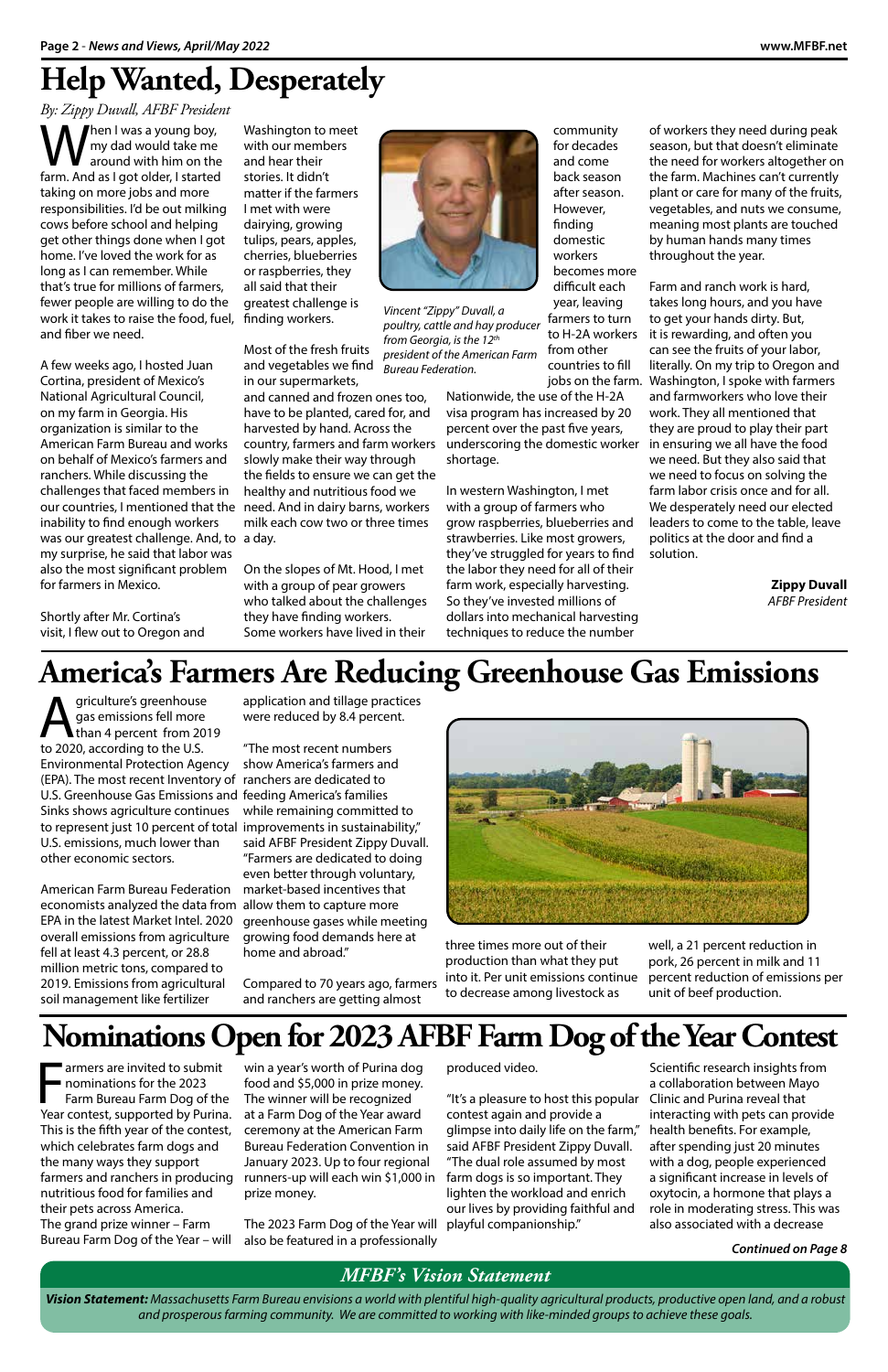### Your dream. Our expertise.

Whether you're purchasing a country home, small farm or expanding your existing farm, our lenders are equipped with practical knowledge to offer financing options for properties with special features including extra land, sheds, barns, or other special use buildings.

his edition<br>
of *News ar<br>
Views shout*<br>
land just about his edition of *News and Views* should the time when the weather is perfect for families to get out to the local farm for flowers, plants and of course it's always a great time for local milk, ice cream and other dairy…

Call Bay State Savings Bank and speak with one of our lenders today.

508-890-9050 | baystatesavingsbank.com | NMLS#: 402171 | Member FDIC



It may also be a

great time to think about bringing other folks who frequently have an impact on our bottom lines out to the farm: Our legislators!

I've been to some well run county Farm Bureau legislative breakfasts and met some political leaders who seem to get it when it comes to agriculture, but getting them out to the farm for pictures and an



up-close and personal look at the reality of farming in Massachusetts next county Farm Bureau board would likely have an impact.

Farm Bureau has its beginning at the county level and in terms of building relationships with folks in There is certainly some government it seems reasonable that counties should consider trying to host an annual event where legislators come out to the farm!

### **President's Column**

*By: Warren Shaw, MFBF President*

I recall former U.S.

Niki Tsongas absolutely loving her "congress on the corner"

throughout

her district. Consider this starter for the meeting as it could become a fun

way to build relationships with your representatives/senator.

Representative John on May 16. have made an offer to an individual we believe will be a great asset. Brad will introduce us all to Nick

encouraging news on the staff front, after having lost one of our most important human resources, Katelyn Parsons. She has moved on to a greater opportunity and we

event at farms remember as a great friend to Nick has significant experience in the legislature, his work with former State Representative Steve Kulik who most of you will Massachusetts agriculture well having him hitting the ground running on ag policy matters.

a conversation Katelyn brought many other talents to the table, including the communication pieces that are so valuable to our membership. We anticipate Nick getting up to speed quickly with those tasks.

Welcome aboard, Nick!

**Warren Shaw** *MFBF Present* 

### *Are You An Associate Member? How Do You Want To Receive Your Newsletter?*

This notice is for Associate Members ONLY (regulars, please disregard). If you wish to continue receiving a hard copy of *News and Views,* please email Kim Ashe at kim@mfbf.net or call the office at 508-481-4766.

If we don't hear from you, you will begin receiving newsletters at the email address on file only. If we do not have an email address, then you will cease to get a newsletter.

We appreciate your continued support of MFBF!



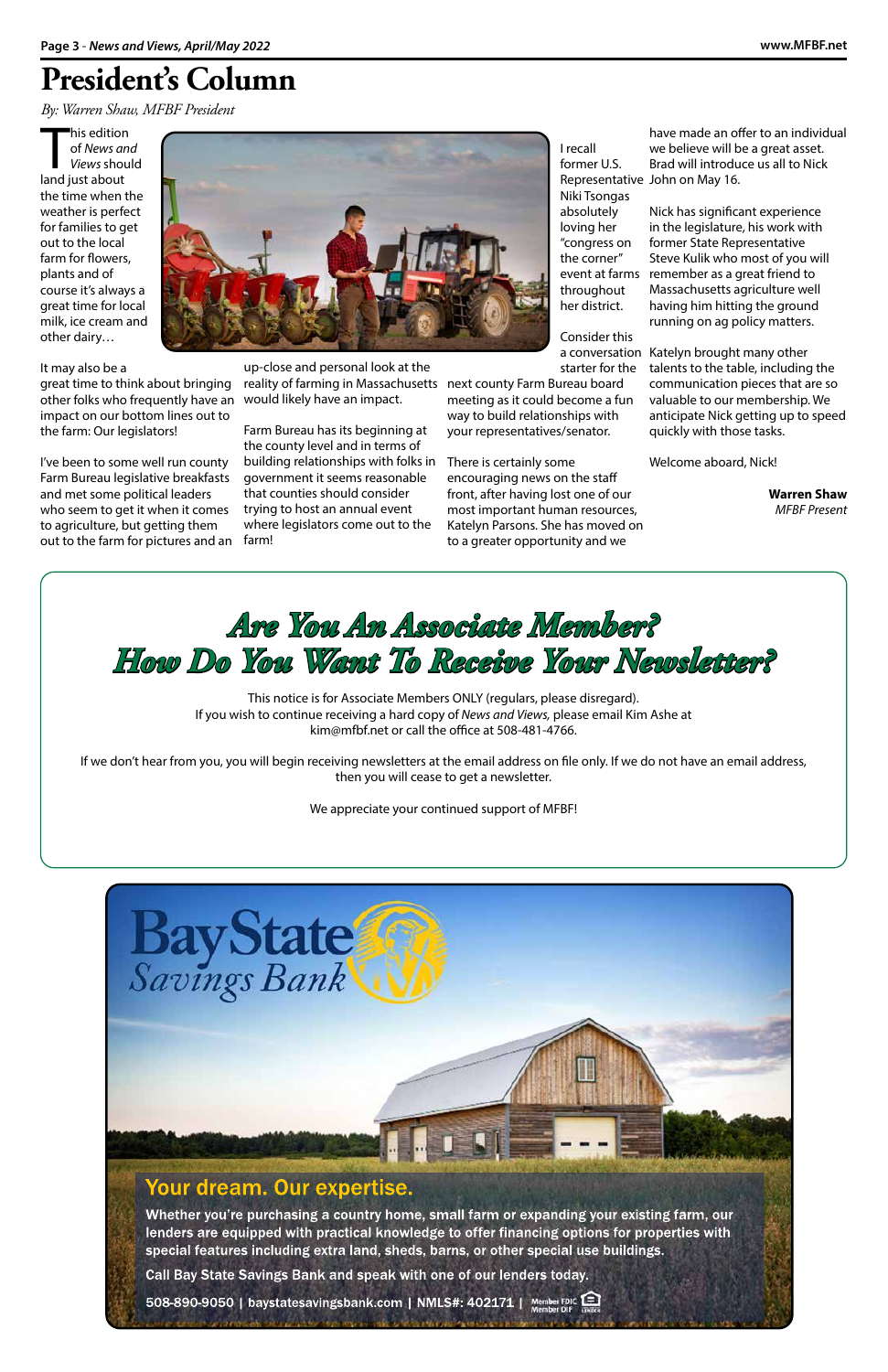#### *Massachusetts Farm Bureau Federation, Inc.* 1-508-481-4766

#### *MFBF Board of Directors*

#### *Officers*

| Vice President Ryan MacKay     |  |
|--------------------------------|--|
|                                |  |
| Imm. Past President Mark Amato |  |

#### *County Directors*

| Cape Cod & Islands David Ross  |
|--------------------------------|
| EssexBarbara Rogers-Scharneck  |
|                                |
| Hampden Richard Woodger        |
|                                |
| Martha's Vineyard  Dan Martino |
|                                |
|                                |
| PlymouthCharles (Jim) Hayward  |
|                                |

*Budget Committee Members* Charles Proctor Steve Ward Will Pickard

*At-Large Directors* Alex Dowse Meghan Gennings Laura Abrams

*Young Farmers & Ranchers Committee* Heather Bonanno Baker............................Chair

#### *MFBF Staff*

| Executive Director  Brad Mitchell        |  |
|------------------------------------------|--|
| Gov. & Public Affairs Director Nick John |  |
| Office ManagerJoan Monaco                |  |
|                                          |  |
|                                          |  |

#### *MFBF Committee Chairs*

**Equine Investment Insurance Livestock Membership Promotion & Education Revenue YF&R**

*News and Views* is published six times a year, by Massachusetts Farm Bureau Federation. Subscription comes with membership. It is received in the homes of almost 6,000 MFBF

members.

*MFBF's mission is to strengthen a diverse agricultural community by supporting and advocating for Massachusetts farm families.*

Follow us on Facebook and Twitter: @MAFarmBureau.

#### **Massachusetts Farm Bureau Federation**

*249 Lakeside Ave Marlborough, MA 01752 www.mfbf.net*

### **Worcester County Farm Bureau To Host Summer Picnic**

**Date**: Wednesday, July 20th **Time**: 5PM-8PM **Location**: Houlden Farm, 139 Old Westboro Road, North Grafton **Who**: All Members & Their Guests **Cost**: Meal and One Beverage Provided, additional available for purchase



**Details**: Worcester County Farm Bureau would like to invite Farm Bureau members to a social gathering this summer. A time to relax with friends and enjoy the summer weather, you'll be able to experience the beautiful Holden Farm and see their extensive growing fruit & vegetable operation as well as the incredible ag tourism portion of the business. This is a "come and go" as you'd like event, so feel free to drop in any time. A tour will be provided at 6:30PM, and their food and beverage trucks at their "Sunflower Shanty" will be available for the duration. We welcome all members and guests they want to bring that are involved in agri-business and farming. Keep an eye out for more details and a reminder in the W*eekly Update* as the date approaches.

### **Essex County Farm Bureau & Essex County Fruit Growers Spring Field Day**

*The Essex County Farm Bureau, and Essex County Fruit Growers boards of directors would like to invite you to our spring field day!*

**Date:** May 18, 2022

**Location:** Cider Hill Farm, 45 Fern Ave Amesbury, MA 01913

**Time:** 5pm Sharp!

**RSVP:** By May 11th 2022 to Chris Grant grantsplants@gmail.com or 978-423-6694

#### **Agenda**

5:00 - We will take a tour of the produce washing area, hard cider facility and farmstand, finishing with a hard cider tasting.

5:45 – We will take a hay wagon ride to the areas of interest for Chad Cochrane, Research

Conservationist NRCS, to present on cover crop planning, chemical and non-chemical methods of terminating a cover crop. Cover crops for weed suppression and pollinators. *(PACE credits have been requested for this event)*

7:00 - We return to the store area and meet under our tent and have dinner with a brief speaking program and time for member networking.

This meeting is being held in cooperation between Essex County Farm Bureau and the Essex County Fruit Growers Association. All members are welcome to attend. In order to assure that we have an accurate head count for the meal, please RSVP to Chris Grant by email at grantsplants@gmail.com or 978-423-6694 by **May 11th**.

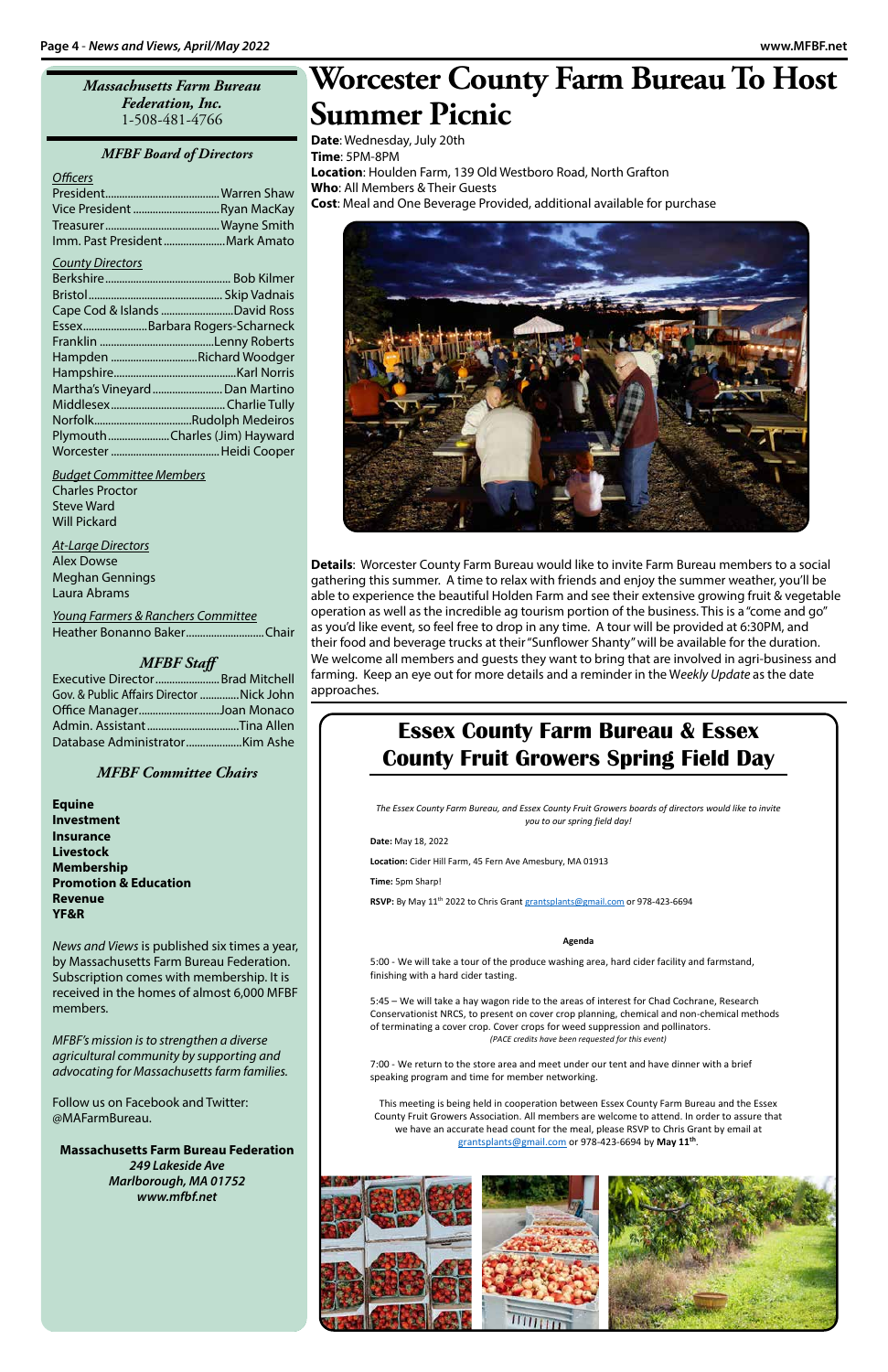"Ensuring children, their families, and all individuals have access to healthy, local food products is critical, particularly as so many continue to be detrimentally impacted by the pandemic," said Lieutenant Governor Karyn Polito. "Our Administration is proud to work so closely with the Commonwealth's farmers, food distributors, non-profit organizations, and others as we partner to strengthen the state's food supply chains."

"The Food Security Infrastructure Grant Program has become a catalyst for the Baker-Polito Administration in our efforts to make a more resilient food supply system," said Energy and Environmental Affairs Secretary Kathleen Theoharides. "Since the program's inception during the early months of the COVID-19 public health emergency, we have funded over 507 projects throughout Massachusetts, greatly aiding those in need."

The Food Security Infrastructure Grant Program seeks to ensure local food producers are better connected to a robust and resilient food supply system in order to mitigate future food supply and distribution disruption issues. This year's recipients of grant funding represent a variety of sectors, including farms, fisheries, schools, nonprofits, for profits, food pantries, municipalities, distributors/suppliers, and other entities. Additionally, during the event, US Senator Ed Markey and Congressman Jim McGovern announced \$3 million in federal funds for the Worcester Regional Food Hub's new facility at Union Station.

The Baker-Polito Administration announced the Food Security Infrastructure Grant Program in May 2020 as part of a \$56 million investment to combat urgent food insecurity for many Massachusetts families and individuals as a result of the COVID-19 pandemic. The program implements the recommendations of the Food Security Task Force, comprised of public and private members charged with ensuring food insecurity and food supply needs are addressed during the COVID-19 public health emergency, which was convened by the Massachusetts COVID-19 Command Center in response to increased demands for food assistance.

"The Baker-Polito Administration's unprecedented commitment to building a more resilient,

sustainable food system has helped Massachusetts agriculture invest in long-term and impactful solutions to address food security for our consumers," said Massachusetts Department of Agricultural Resources Commissioner John Lebeaux. "With the latest round of funding for the Food Security Infrastructure Grant program, farms and producers will be able to update aging infrastructure while making improvements for their businesses to help ensure more residents have access to local, fresh products."

The awardees for this round of grants include:

• Christopher Grant DBA Grant Family Farm (Essex, MA): \$135,824

- The Little Black Cow Dairy LLC (Westminster, MA): \$9,484
- Lisa T. Corp (Gloucester, MA): \$69,908
- Boston Sword and Tuna (Boston, MA): \$420,491
- Cape Seafoods Inc.
- (Gloucester, MA): \$482,257 • A.P. Fish Company, Inc. (Worcester, MA): \$279,841
- Aquacultural Research Corporation (Dennis, MA): \$391,670
- The Gray House, Inc. (Springfield, MA): \$17,383 • Crimson & Clover Farm
- (Florence, MA): \$325,000
- Norwood Public Schools Food Service Department (Norwood, MA): \$27,099
- ZNK FISHERIES, INC. (Plymouth, MA): \$24,250
- Carver Public Schools (Carver, MA): \$14,690
- Boat Santa Rita II Inc (Peabody, MA): \$80,575
- Boys & Girls Clubs of Metro South (Taunton, MA): \$119,956
- Four Corner's Farm (Worthington, MA) \$3,500
- Northborough-Southborough Regional School District (Southborough, MA): \$18,595

- Seeds of Solidarity Education Center (Orange, MA): \$8,314
- Honey Pot Produce Co. Inc. (Hadley, MA): \$78,713
- Stillmans Greenhouse & Farm Stand, Inc (New Braintree, MA): \$79,384
- The Farm School (Athol, MA): \$111,927
- Heart Beets Farm (Berkley, MA): \$1,500
- Roots Rising (Pittsfield, MA): \$430,219
- Tremont Fisheries LLC (Lakeville, MA): \$376,100
- Waltham Boys & Girls Club (Waltham, MA): \$40,905
- Littleton Community Farm (Littleton, MA): \$26,585
- Regional Environmental

Council (Worcester, MA): \$73,958 • Brookfield Farm (Amherst,

- MA): \$39,840
- F/V Underwing (Kingston, MA): \$120,995
- Clover Hill Farm, LLP
- (Gilbertville, MA): \$46,614
- Cultivating Solutions LLC dba Winter Moon Roots (Hadley, MA): \$175,123
- Elliot Farm LLC (Lakeville, MA): \$211,323
- Bellingham Farmstand & Community Garden (Bellingham, MA): \$22,755
- BFI/WHA Terraponics Program (Worcester, MA): \$371,929
- Milton Public Schools (Milton, MA): \$11,927
- Merrimack Valley Food Bank (Lowell, MA): \$8,200
- Miss Emma Lobster & Crab LLC (New Bedford, MA): \$60,426
- Atlas Farm LLC (Deerfield, MA): \$453,906
- Boys & Girls Club of Greater Westfield (Westfield, MA): \$169,008
- 
- PACE, Inc. (New Bedford, MA): \$79,383
- Blackstone Millville Regional School District (Blackstone, MA): \$55,024
- Arcadian Farms, Inc. (Holliston, MA): \$34,893
- Backyard Growers (Gloucester): \$48,282
- Brockton Public Schools (Brockton, MA): \$240,193
- Berkshire Grown, Inc. (Great Barrington): \$12,517
- Woven Roots Farm
- (Tyringham): \$249,687
- Berkshire Wildflower Honey LLC dba Mill River Farm (Great Barrington): \$68,700
- Epiphany School (Dorchester): \$243,418
- Full Well Farm LLC (Adams): \$72,678
- Grow in Revere, Food Hub (Revere, MA): \$99,734
- D.A. Smiarowski Farms (Sunderland, MA): \$28,000
- Letts Trucking Inc. FV Addy Rose is in the fishing industry

(Fairhaven, MA): \$196,698

- Greenfield Public Schools School Nutrition Department (Greenfield, MA): \$146,332
- Tony's Seafood Inc. (Seekonk, MA): \$495,636
- Truro Community Kitchen (North Truro, MA): \$37,853
- Plainville Farm (Hadley, MA): \$33,837
- Salem Food and Nutrition Services (Salem, MA): \$149,509
- Massachusetts Military Support Foundation (Buzzards Bay, MA): \$246,390
- The Urban Food Iniative d/b/a Daily Table (Dorchester, MA): \$499,068
- Eva's Garden (South Dartmouth, MA): \$79,890
- Chicopee Public Schools Food Service Department (Chicopee, MA): \$482,836
- Olsen Farm (Lanesborough, MA): \$18,082
- Wulf Fish Wholesale, LLC
- (Boston, MA): \$104,324
- Red Fire Farm (Montague, MA):
- \$500,000 • Simple Gifts Farm, LLC
- (Amherst, MA): \$75,517
- Mill City Grows (Lowell, MA): \$17,694
- North Attleborough School Department (North Attleborough, MA): \$43,709
- Royal Crest Farm, LLC.
- (Spencer, MA): \$105,632
- Hart Farm (Conway, MA):
- \$16,583
- Fairfields Dairy Farm LLC (Williamstown): \$490,002
- Grandeur Enterprises, LLC D.B.A.: Ferullo's Seafood (Boston,
- MA): \$489,874 • Coastal Foodshed, Inc. (New
- Bedford, MA): \$100,689 • Overlook Food Awareness Resource of Massachusetts (FARM), Inc. (Rutland, MA):
- \$18,062
- City of Holyoke/Holyoke Public Schools (Holyoke, MA): \$500,000
- Gaining Ground (Concord, MA): \$27,291
- Legit Fish Inc. (Boston, MA): \$245,000
- Sawyer Farm (Worthington, MA): \$61,856
- Montachusett Regional Vocational Technical School (Fitchburg, MA): \$176,600
- Harper's Farm & Garden LLC
- (Lancaster, MA): \$38,981
- Abundance Farm
- (Northampton, MA):\$291,505 • Calamari Fisheries Inc (Boston,
- MA): \$114,733
- Just Roots, Inc. (Greenfield, MA): \$53,096
- Cape Cod Commercial Fishermen's Alliance, Inc. (Chatham, MA): \$21,191
- Boston Smoked Fish Co.
- (Boston, MA): \$63,595
- Newton Community Farm, Inc.

(Newton, MA): \$22,893

- MetroWest YMCA (Framingham, MA): \$58,474
- Fisherman's Wharf Gloucester (Gloucester, MA): \$153,120
- Wellwood Farm (Barre, MA): \$28,850
- World Farmers (Lancaster, MA): \$408,001
- Sidehill Farm LLC (Hawley, MA): \$63,791
- Round the Bend Farm (South Dartmouth, MA): \$62,519
- Mapleline Farm, LLC (Hadley, MA): \$174,891
- Pip & Anchor, LLC (Nantucket, MA): \$287,575
- Worcester Regional Strategic Opportunities Foundation, Inc

### **Baker-Polito Administration Awards \$22.5 Million**

*Continued From Page 1*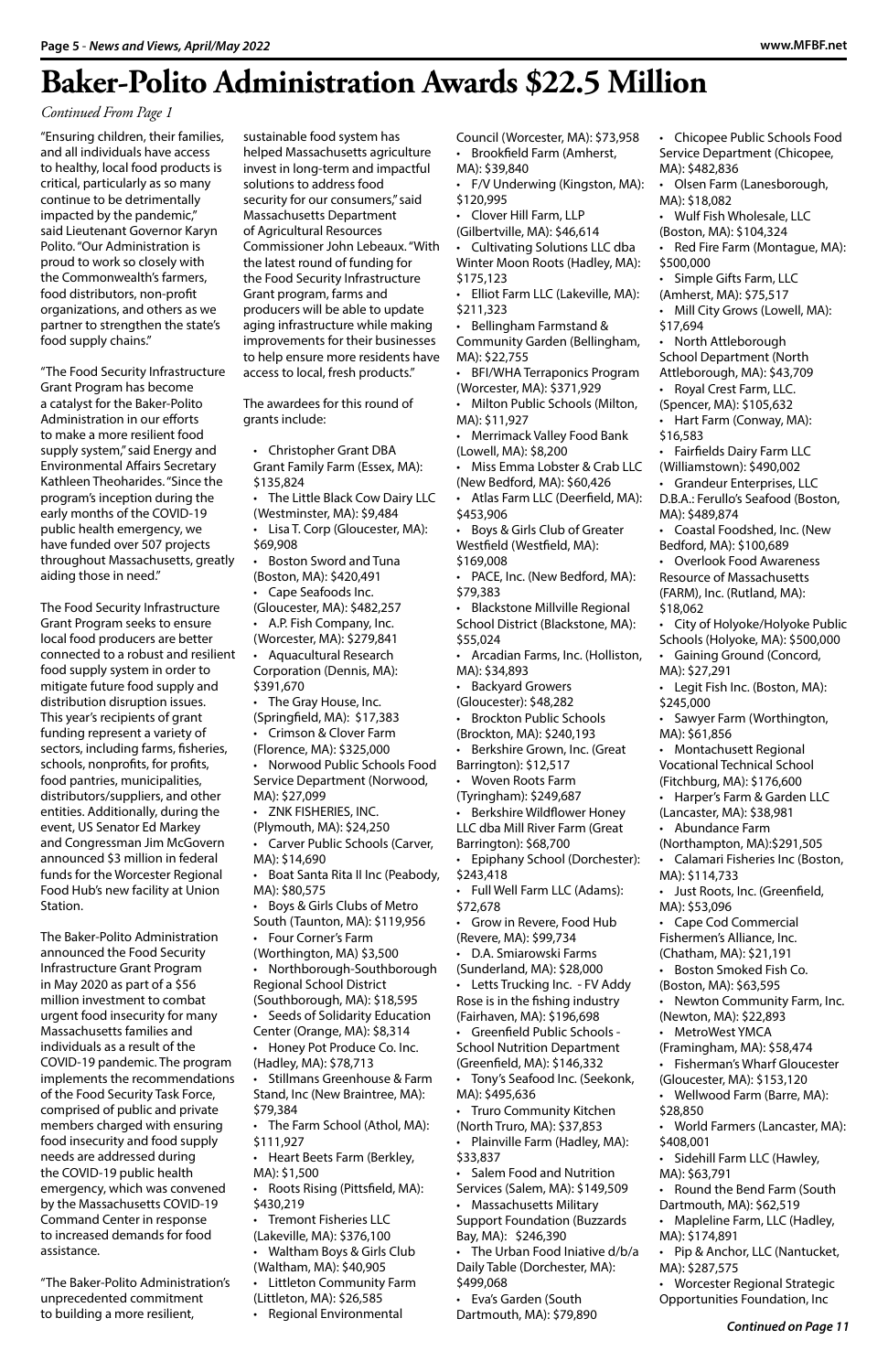pricing option (Class III and IV) or a component

pricing

option. Prices used for the final revenue

guarantee are based on USDA Agricultural Marketing Service

ecent years have presented farmers with challenging

monthly average prices.

**Weather** conditions and producers covered by a Federal Crop Insurance Policy are reminded to monitor their crops for insurable



3. Purchased quarterly: coverage levels and protection factors can be changed for each 3-month coverage period.

the insurance unit. Three other important reminders:

damage throughout the growing

season. If you notice damage contact your crop insurance agent within 72 hours of discovery, 15 days before harvesting begins and within 15 days

after harvesting is completed on

### **Reminder to Report Crop Damages Promptly**

• Check with your crop insurance agent to review any prevented planting options. • Direct marketed crops must have a yield appraisal before they are harvested, if loss is anticipated. producers should contact the FSA • Do not destroy crop

evidence that is needed to support your claim without clear direction, in writing, from the

hile dairy prices have risen recently, concerns over the volatility of these higher prices might be a reason for dairy producers to take a closer look at the DRP Policy. Below are a few reasons why farms may want to consider learning more about the DRP Policy:

insurance adjuster.

Producers having coverage under the Noninsured Crop Disaster Assistance Program (NAP administered by the USDA - Farm Service Agency have similar loss reporting requirements. NAP Office that serves their farming operation to report losses and to review prevented planting options.



### *Learn more about A&B at: www.abinsgroup.com*

#### 

**Let's get Personal, Umbrella, that is!**

Many homeowners are unaware there is an inexpensive way to protect themselves from a catastrophic loss. What is a personal umbrella and why should I have one? Umbrella insurance doesn't stand alone. It supplements other liability policies already in place, such as auto, homeowners, or renter's insurance. It's designed to kick in when the liability coverage on those policies has been

## **Dairy Revenue Protection (DRP) Policy**

ast year, the<br>
Massachusetts<br>
Department of<br>
Agricultural Resources ast year, the Massachusetts Department of ("MDAR") detected populations of the invasive pest known as spotted lanternfly (Lycorma delicatula) in multiple locations throughout the state.

1. DRP provides protection against revenue decline due to unexpected price declines.

2. Flexible price protection: producers have either a class



4. Farms can have a DRP Policy and participate in the MPP (Margin Protection Program) at the same time.

5. Protection can be purchased for up to 15 continuous silage corn policy, a good place months (5 quarters).

6. Coverage levels range from 70-95 percent in 5 percent increments and premium subsidies range from 44-59

percent. Producers select a protection factor between 1.00 and 1.5 in 0.05 increments.

7. Like other Federal crop insurance policies, DRP is purchased from a licensed Federal crop insurance agent. If you have a current grain corn and/or a to start is with the agent who handles that policy, otherwise you can find an agent at the following link: https://prodwebnlb.rma. usda.gov/apps/AgentLocator/#/

#### exhausted.

What if you were sued and found liable in a case that exceeds your homeowner's or auto insurance liability limits? Where would that additional money come from?

Savings, retirement money, real estate? This problem is easily avoided by purchasing a personal umbrella. A personal umbrella is an inexpensive way to protect your assets from a



lawsuit. It not only protects you, but also the members of your family.

For example, your teen driver is involved in an at fault car accident

resulting in serious injuries, you could be responsible for substantial medical costs, plus an award for pain and suffering. You have a visitor fall down your icy front steps and they are seriously

injured. With the protection of your Personal Umbrella Policy (PUP), you'll get coverage first from your auto or homeowners insurance, and then your PUP will cover the rest, after deductibles and up to your coverage limit you have chosen.

None of us can predict an accident or the amount of damages that may be awarded but we can protect from the possibility of a catastrophic loss by purchasing a personal umbrella.

to

Since this is the time of year that nurseries are receiving shipments of stock for the spring planting season, we are sending this notice is especially important as MDAR to remind growers and landscapers has recently received several



inspect any plant material coming from states where SLF has been

found, to ensure it does not harbor blueberries, and over 100 other SLF egg masses, and to report any finds to MDAR. This reminder

## **Notice: Spotted Lanternfly and Nursery Stock**

reports that nursery stock from SLF-infested areas was sent to Massachusetts growers.

Spotted lanternfly is a sapfeeding insect that has caused significant impacts to vineyards, orchards, and other agricultural commodities in states where it has become established. SLF not only harms grapevines, maples, hops, host plants, but has the potential to negatively impact any outdoor business through the swarming behavior that occurs when adults

are looking to mate. MDAR has continued to monitor high-risk areas in the state, but needs all green industry representatives to be on the lookout for this pest. Because SLF egg masses are flat and gray in color, they are difficult to detect, especially on tree bark.

For examples, please see this Pest ID Tool: https://massnrc.org/ pests/blog/?p=2680. If you find an egg mass or any other life stage of SLF, please report it to MDAR immediately at https://massnrc. org/pests/slf.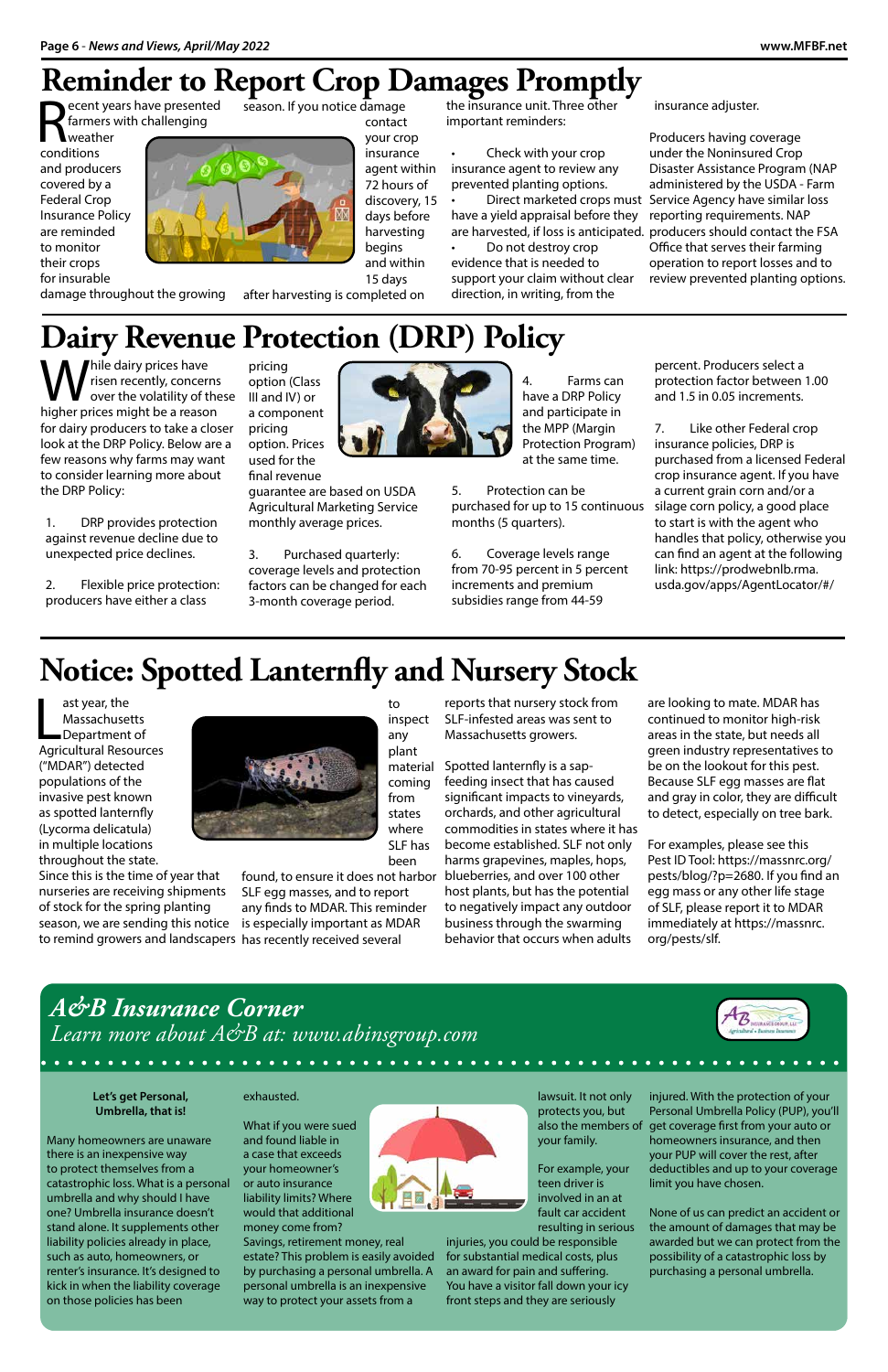### *Young Farmers & Ranchers Committee Happenings*

*Learn more about YF&R at www.MFBF.net! Or follow us on social media - Facebook: @MAFarmBureauYFR & Instagram: @MAFBYoungFamers.*

> **Example 18 Accounty Farm Bureau Federation**<br> **Example 18 Account Farm Bureau Federation**<br>
> (MFBF's) Young Farmers and ach county Farm Bureau has two seats on the Massachusetts Farm Bureau Federation's Ranchers (YF&R) committee board. Currently we have vacancies from the following counties:

*Call For MFBF YF&R Board Members*

- •Berkshire (2)
- •Bristol (1)
- •Cape and Island (2)
- •Franklin (2)
- •Hampden (1)
- •Hampshire (1)
- •Middlesex (1)
- 
- •Plymouth (1)
- 
- 

We have approximately four meetings per year via zoom.com and in person (hybrid). We would love to have your support. If you are interested in serving, please email YF&R Chair Heather Bonanno-Baker at heatherbonanno@gmail.com

*If anyone is interested in hosting a virtual tour of their farm or joining the YF&R committee, please email Heather at heatherbonanno@ gmail.com.* 

### **Urban Agriculture Webinar Series**

*Cultivating Agriculture in an Urban Setting Webinar Series: Growing Relationships with Urban Lawmakers*

All lawmakers have an interest making sure their constituents are fed, but those representing suburban and urban populations often don't have all the information they need to make informed decisions on food- and agriculture-Bureau related policies. That's where Farm Bureau comes in. Join Farm Bureau of government relations, Virginia staff from across the country to hear how their organizations are effectively connecting with urban office holders in state capitols and Washington, D.C.

The webinar will feature Raghela Scavuzzo, associate director of food **Date and time:**  systems development with Illinois Farm Bureau; Lauren Williams, senior associate director for national affairs with New York Farm **Please use this URL to join:**  Bureau; and Martha Moore, senior vice president of government relations for Virginia Farm Bureau. Randy Dwyer, director of advocacy **Webinar Series** and grassroots development for AFBF, will moderate the panel.

Exploring the Small Farm Dream Course - Oc t. 5 to Nov. 2, 2022 Wednesday evenings 6:00pm – 9:00pm, location TBD\*

#### **Webinar Details**

**Topic**: Growing Relationships with avenues of engagement with Urban Lawmakers

#### **Panelists**:

• Raghela Scavuzzo, associate director of food systems development, Illinois Farm Bureau • Lauren Williams, associate director can watch a recording on Farm for national affairs, New York Farm • Martha Moore, vice president

Farm Bureau

#### **Moderator:**

**•** Randy Dwyer, director of advocacy and grassroots development, AFBF

Tuesday, May 24, 11:00 a.m.–noon Eastern

https://farmbureau.zoom. us/j/91996299549

The Growing Relationships with Urban Lawmakers webinar is the second in a series of bi-monthly webinars focusing on various farmers and others in urban

settings. The first webinar in the series focused on leveraging AFBF's Ag Innovation Challenge to recruit and engage urban agriculture. You Bureau University (see below for details). Staff and leaders of state and county Farm Bureaus are welcome to attend.

The next webinar, airing live in July, will address urban farmer outreach and recruitment.

The final webinar will occur in September. All the webinars will be recorded and the webinar recordings and supporting materials, such as how-to toolkits and articles on related county Farm Bureau programs, will be available to Farm Bureau members and staff on Farm Bureau University (FBU). If you are not already registered on FBU, you can register at university.fb.org using the code statefb, replacing "state" with your state's two-letter postal abbreviation. For example, New York members would use the code nyfb. Staff should add staff to their registration code (statefbstaff), as in nyfbstaff.



*Offering Fall Classes!*

This 5-session course provides guidance to aspiring farmers through the decision-making process of whether to start a farm business. Participants will learn about the many aspects of starting entrepreneurs intended to a farm business, assess their own skills and knowledge, and get help finding resources for support, \$100 for up to two participants per including marketing, financing, and regulations. The Exploring the Small Farm Dream course utilizes the curriculum and workbook developed by the New England Small Farm Institute. Through four guided group sessions and a farmer panel session, participants will analyze the feasibility of their small farm dream and clarify their vision together with other class participants. This course is sponsored and financially



supported by MDAR and is intended for new agricultural start their farm business in Massachusetts. The course fee is enterprise as space allows.

\*Plans are for an in-person class with the location to be determined based on interest from those who submit an application and are added to the waiting list. For more information about this course (including a more detailed course description), see the program webpage or contact Jess Camp at 617-823-0871.

Growing Your Farm Business Planning Course - Oct. 11 -Nov. 29, 2022 at MDAR office in Southborough, MA Tuesdays from 5:30 – 8:30pm

A hands-on course to help





established farmers develop a business plan and financial projections for their farm business. This course covers topics including resource assessment, marketing strategy, financial management, risk management, quality of life, and goal setting. The course is taught by a professional business planner with years of experience working with Massachusetts farms and guest speakers on topics such as succession planning and online marketing. Enrollment is open to farmers who have been operating a farm business in Massachusetts for at least the two prior years. Eight weekly classes will be held on Tuesday evenings starting Oct. 11 and ending Nov. 29. The course fee,

subsidized by MDAR, is \$150 per farm.

The Growing Your Farm business planning course has been approved as a certified USDA Farm Service Agency (FSA) borrower training for financial management.

 For more information about this course (including a more detailed course description), see the program webpage or contact Michael Parker at 857-895-0023.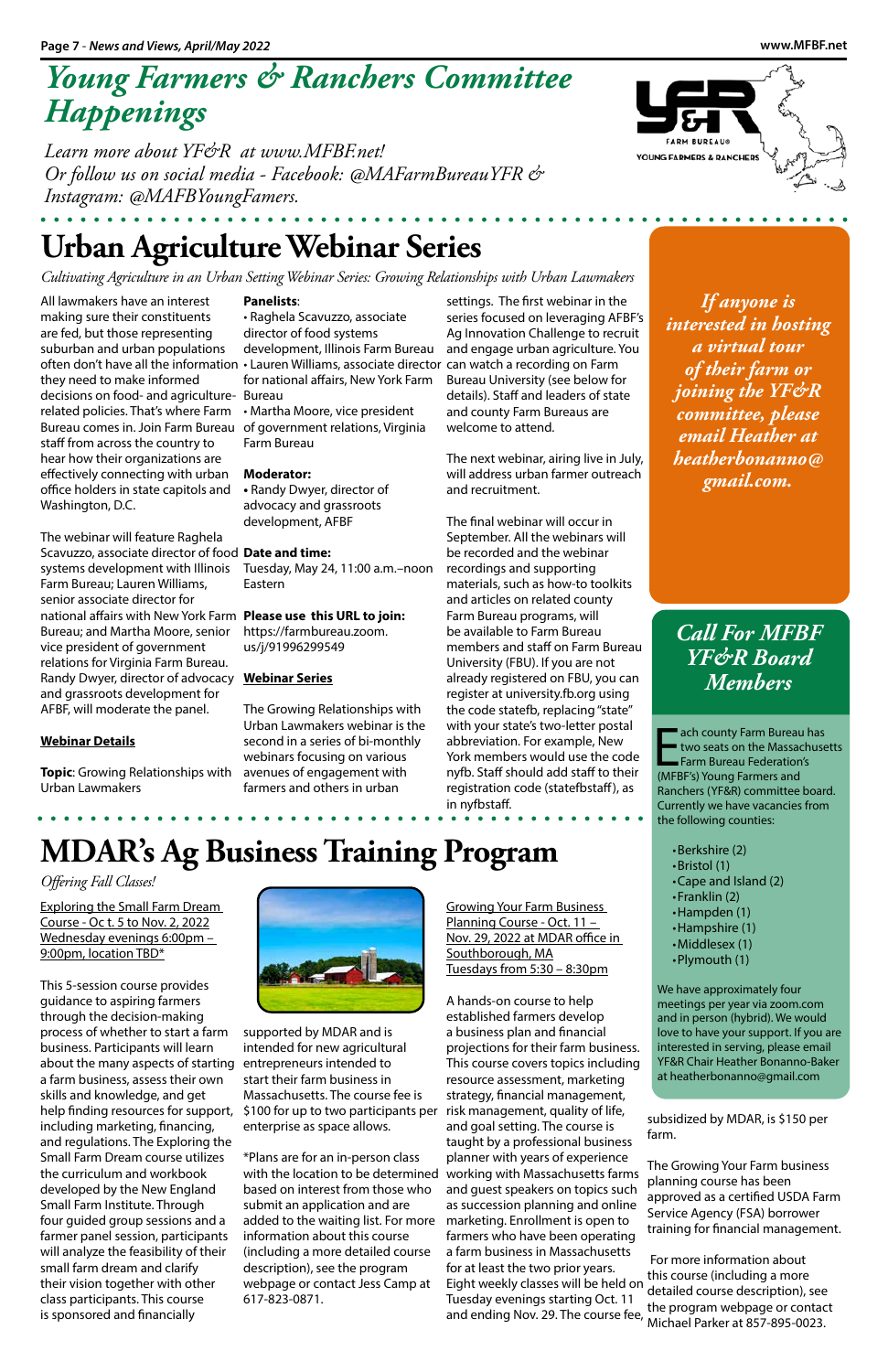*State Office Welcomes Nick John As New Government And Public Affairs Director*

FBF is welcoming Nick John to the team. Nick will be joining the staff beginning May 16 and will be responsible for government affairs and much of MFBF's member communications through *News and Views,* the *Weekly Update* and various social media platforms.



"It's hard to imagine a more appropriate candidate for Farm Bureau's needs," said Warren Shaw, MFBF President. "The hiring committee was impressed not only with his background and experience, but with his enthusiasm for Farm Bureau and working for our members."

Nick is coming to us from the Massachusetts Sheriffs' Association where he was director of government affairs. He's also worked on Beacon Hill for a number of legislators, including a stint as chief of staff for Steve Kulik and legislative aide to John Scibak. Both Representatives Kulik and Scibak represented strong farm districts, so Nick is no stranger to ag issues. He's worked with Farm Bureau before on legislation such as the livestock care and standards board, allowing ATVs on roads for farm purpose, and agritourism bills. His background as a state house staffer also means he knows how to work with municipalities and state agencies. This is experience many lobbyists

don't have, but which comes into play quite a bit at MFBF.

"I am thrilled to be joining the talented team MFBF," Nick said. "I look forward to committing my background and professional experience to representing the needs of the people behind Massachusetts' strong tradition of agriculture and ensuring that tradition continues for future generations."

Separtment of Agriculture Research<br>
Agriculture Research<br>
(ARS) have announced that Department of Agriculture's Agriculture Research Service (ARS) have announced that a vaccine candidate for African Swine from the Fever (ASF) passed an important safety test required for regulatory approval, moving the vaccine one step closer to commercial availability.

Nick will be at various county and state Farm Bureau events this summer. If you see him, please introduce yourself and welcome him to Farm Bureau.

in heart rate and an increase in self-reported sense of well-being. Following the interaction with the dog, people were in a more positive emotional state.

"At Purina we recognize the important role dogs play on the farm and in the hearts of families everywhere," said Jack Scott, vice president of sustainability at Purina. "Purina has a long history of sourcing nutritious, sustainable ingredients from American farms to make our foods. We salute farmers and the important work they are doing to steward their land and help feed generations of



people and pets."

Desired attributes for the Farm Dog of the Year include helpfulness to the farmer and his/her family, playfulness and obedience.

Farm dog owners must be Farm Bureau members to enter their dogs in the competition. Prospective applicants who are not Farm Bureau members can visit

fb.org/join to learn more.

Eligibility guidelines and submission requirements are available at https://www.fb.org/ land/fdoty. Farm Dog of the Year nominations, which include written responses to questions, at least one still photo and a video clip (optional), must be received by July 1, 2022, for consideration.

The Farm Bureau Farm Dog of the Year contest is sponsored by AFBF. Bragging rights and a year's worth of dog food from Purina will be awarded to the People's Choice Pup.

Merican Farm Bureau<br>
Federation President 2<br>
Duvall commented or Federation President Zippy Duvall commented on the U.S. Supreme Court decision to hear the case against California's Proposition 12 filed by AFBF and the National Pork Producers Council. The state law seeks to ban the sale of pork from hogs that don't meet the state's arbitrary production standards, even if the

### **2023 AFBF Farm Dog of the Year Contest**

*Continued From Page 2*

The test is an important milestone as part of a series of safety studies. These new results show that USDA's vaccine candidate does not revert to its normal virulence, after being injected into swine. This "reversion to virulence" test is required to ensure that the vaccine's weakened form of the ASF virus does not revert to its original state.

### **African Swine Fever Vaccine Passes Tests Required For Regulatory Approval**

commercial use, however, will depend on approval department of animal health within each requesting country.

"This is a critical milestone for the ASF vaccine candidate. These safety studies bring this vaccine one step closer to being available on the market," said senior ARS scientist Manuel Borca. These safety studies are necessary to gain approval for use in Vietnam and eventually in other countries around the world. Future the virus to simply add the gene

Although the virus is causing profound economic losses to the swine industry, there have not been any outbreaks in the United States. The highly contagious ASF virus spread from Africa to the Republic of Georgia in 2007, and has since swept through Central Europe and Asia, before reaching the Dominican Republic in 2021. The virus is unable to transmit from This research is highlighted in pigs to humans.

"It is very hard to predict how selective pressure can cause a live attenuated vaccine to return to virulence," said senior ARS scientist Douglas Gladue. "In the case of this particular vaccine candidate, ASFV-G-DI177L, we deleted a gene, which makes it difficult for



back. So, we expected reversion to its original form to be unlikely, but the test still has to be performed."

An attenuated vaccine strain retains much of its genetic makeup and could genetically change when exposed to various external circumstances. All live attenuated vaccines are weakened versions of a virus and can be used as a vaccine because the live vaccine virus will not cause illness and can still provide immunity.

this month's issue of Viruses. The vaccine candidate was recently selected by NAVETCO for commercial development in Vietnam. NAVETCO has partnered with ARS on ASF vaccine research and development since 2020. Further development will continue once the vaccine candidate receives regulatory approval from Vietnam.

### **AFBF Welcomes Supreme Court Decision To Hear Prop 12 Case**

pork was raised on farms outside of that goal. We look forward to California.

"AFBF is pleased with the Supreme Court's decision to consider the constitutionality of California's law imposing arbitrary requirements on farmers well outside its borders. We share California's goal of ensuring animals are well cared for, but Prop 12 fails to advance

presenting the facts to the Court, including how Prop 12 hamstrings farmers' efforts to provide a safe environment for their animals, while harming small family farms and raising pork prices across the country. One state's misguided law should not dictate farming practices for an entire nation."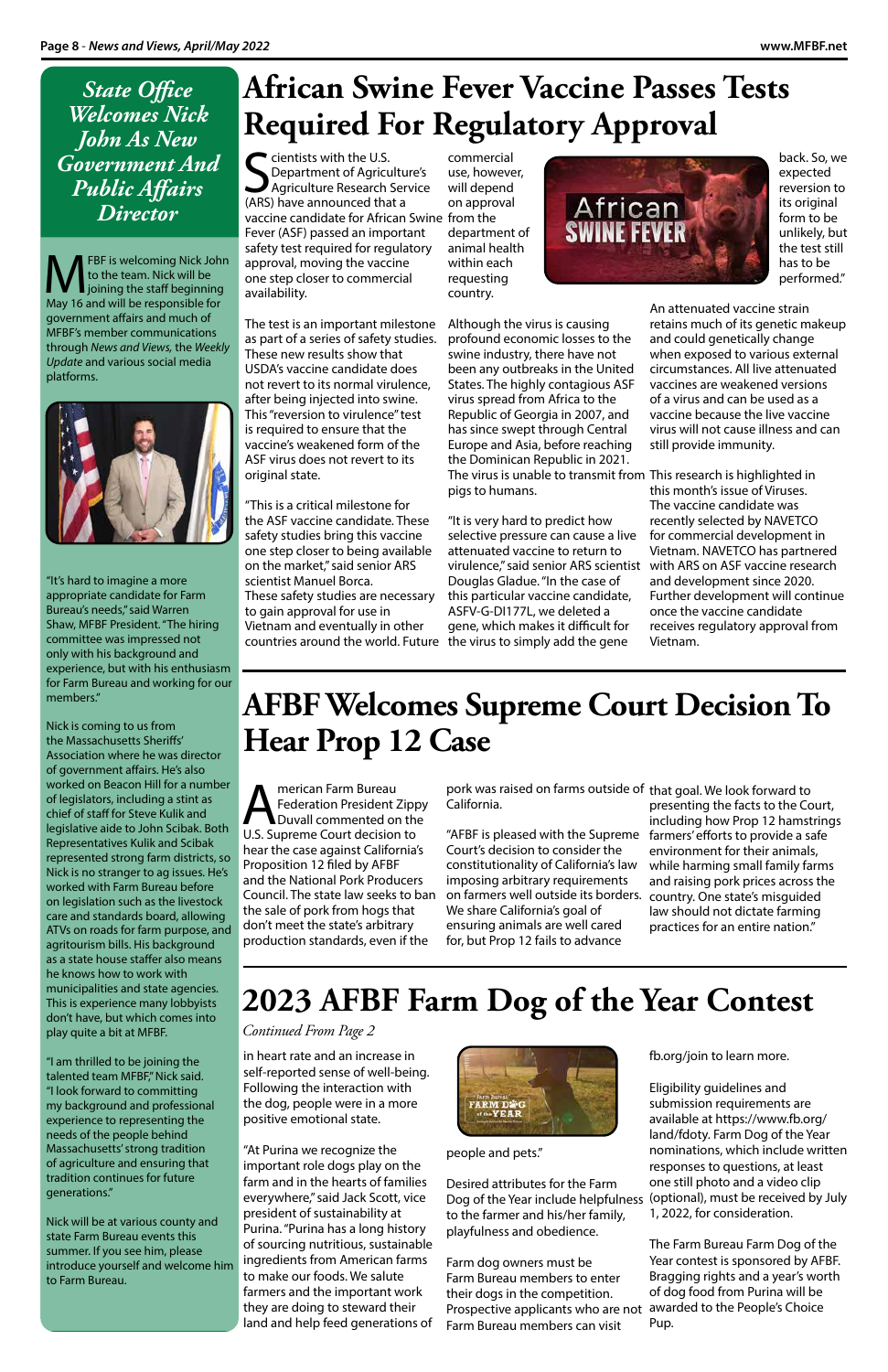The Purdue University/CM<br>Group Ag Economy Baro<br>improved in April, up 8 p<br>to a reading of 121; however, he Purdue University/CME it remains 32 percent below its reading from the same time last year. Producers' perspective on current conditions and future expectations saw an uptick over the past month. The Index of Current Conditions improved 7 points to a reading of 120, and the Index of Future Expectations improved 9 points to a reading of 122. The Ag Economy Barometer is calculated each month from 400 U.S. agricultural producers' responses to a telephone survey.

#### "Rising prices for major

commodities, especially corn and soybeans, appear to be leading the change in producers' improved to say higher input costs are the financial outlook," said James Mintert, the barometer's principal investigator and director of Purdue University's Center for Commercial Agriculture. "However, it's hard to overstate the magnitude of the cost increases producers say they are facing."

Group Ag Economy Barometer 95, up 8 points from March, and improved in April, up 8 points 12 points higher than in January Index improved to a reading of and February. As Mintert suggests, much of this could be attributed to the strengthened commodity prices. For example, Eastern Corn Belt cash prices for corn in mid-April rose more than 10 percent above their mid-March levels while When asked specifically for their bids for fall delivery of 2022 crop corn climbed 20 percent over the same period. Soybean prices rose as well. Near-term delivery prices for soybeans rose about 7% from mid-March to mid-April, while elevator bids for fall delivery of new crop soybeans climbed 5% over the one-month span.

The Farm Financial Performance

### **Producer Sentiment Improves With Strengthened Commodity Prices**

Even as commodity prices have strengthened, producers continue top concern for their farming operation. In April, 42 percent of producers chose higher input costs beyond their inflated cost to as their biggest concern, which was more than twice as many who chose government policies (21 percent) or lower output prices (19 percent). In April, 60 percent of survey respondents said they expect input prices to rise by 30

percent over the next 12 months. This compares to an average of 37 percent of respondents who said they were expecting a cost increase of this magnitude when the same question was posed in the December 2021 through March 2022 surveys.

ighly pathogenic avian influenza was first detected I in wild birds in South Carolina on Jan. 13 of this year. Poultry growers, remembering well the 2014-2015 outbreak, collectively held their breath, hoping that the second shoe – outbreaks in commercial and backyard flocks – wouldn't drop. Unfortunately, despite advanced biosafety protocols, the first outbreak in domesticated birds was detected on Feb. 8. Through April 7, USDA has announced more according to Penn Vet, the AI virus than 600 detections in wild birds across 25 states. The spread has many concerned that we may have an outbreak similar to the 2014- 2015 outbreak on our hands. But how does the current outbreak really compare to the 2014-2015 outbreak? We dig in here.

expectations for 2023 crop input prices compared with prices paid for 2022 crop inputs, 36 percent of respondents said they expect prices to rise 10 percent or more and 21 percent of crop producers said input price rises of 20 percent or more are likely. The war in Ukraine has also added a new level of uncertainty for producers. Sixty percent of survey respondents said the biggest impact of the war on U.S. agriculture will be on input prices.

Crop input challenges extend their availability. In April, 34 percent of producers said they experienced some difficulty in purchasing inputs for the 2022 crop season, up from 27 percent in March. In a follow-up question, producers who said they had

some difficulty obtaining inputs said that herbicides (30 percent of respondents) were most problematic, followed closely by farm machinery parts (27), fertilizer (26 percent), and insecticides (17 percent). In a related question, 11 percent of crop producers said they received notice an input supplier would not be able to deliver one or more crop inputs they had already purchased for use in 2022. Of those, herbicide availability was the top problem reported.

Despite an overall improved financial performance outlook, the Farm Capital Investment Index remains at its all-time low. Supply chain problems remain a key reason many producers feel now is not a good time for making large investments in their farming operations. For example, just over 40% of producers said their farm machinery purchase plans were impacted by low machinery inventories. The rising cost of all inputs, including machinery, buildings, and grain bins, is likely another factor causing producers to say now is not a good time for large investments.

## **Breaking Down The HPAI Outbreak**

#### **But how?**

Remember back in grade school science classes when we learned that birds fly south in the winter and north in the spring? Dusting off that knowledge is the first step in understanding the spread of HPAI. Each year, wild birds migrate from north to south and back again become infected when they over four different "flyways"— the Pacific, Central, Mississippi and Atlantic.

USDA's Animal and Plant Health Inspection Service operates a wild bird surveillance program,

across 31 states and 158 detections nature, especially in water at colder strictly, can in commercial and backyard flocks temperatures. The spring migration disrupt the monitoring the flyways for avian influenza viruses of concern in the United States. It is an early warning vulnerable system for the introduction and spread of avian disease. It is because of this program that we knew that HPAI was present in the U.S. three and a half weeks before the first detection in a domesticated flock. This program allows APHIS and the poultry industry to take timely and rapid action to reduce the risk of spread to the poultry industry. However, can survive long periods of time in followed period, which occurs before and while water temperatures are rising, is an especially vulnerable time for the spread of HPAI from

> is likely that detections of HPAI in domesticated birds will continue until the spring migration is over and water temperatures rise substantially.

HPAI is easily transferable, but

it is also to most detergents, disinfectants, heat and drying. This means that early alerts can lead to stronger biosafety protocols that, if

wild birds to domesticated birds. It of HPAI, it's helpful to look at the number of cases by flyway. For the most part, flyway boundaries follow state lines. However, the boundary between the Pacific and the Central flyways generally follows the Continental Divide. For this analysis, we have chosen not to divide states, but rather to define flyways with entire states. Montana, Wyoming, Colorado, New Mexico, North Dakota, South Dakota, Nebraska, Kansas, Oklahoma and Texas make up the Central flyway. The Pacific flyway includes Washington, Oregon, California, Idaho, Nevada, Utah and Arizona.

spread of HPAI.

HPAI makes its way into domestic flocks as infected wild birds travel across the landscape, shedding the virus through their droppings. Susceptible domesticated birds have direct contact with wild birds or their droppings or, more commonly, indirectly through a contaminated environment. A contaminated environment can include straw and animal bedding, equipment and clothes and shoes. At 62%, the most active flyway

bird migration plays in the spread

Due to the important role that wild either wild or domesticated birds. of the total. The Pacific flyway has not had any detections in Detections in domesticated flocks

for detections in wild birds is the



Atlantic

flyway. Next up, the Mississippi flyway has had 137 detections, representing 23% of detections. The Central flyway has had 97 detections of HPAI in wild birds, 15%

are more evenly divided. Among domesticated flock detections, 32 (27%) have been in the Atlantic flyway, 44 (37%) have been in the Mississippi flyway and 42 (36%) have been in the Central flyway.

#### **Outbreaks in Domesticated Flocks**

Disease outbreaks in wild birds happen more often than we're aware because most of the time the disease doesn't get transmitted to domesticated poultry. And even when it does make its way into domesticated flocks, growers are able to isolate and minimize the spread. For example, in the modern era, strains of HPAI were found in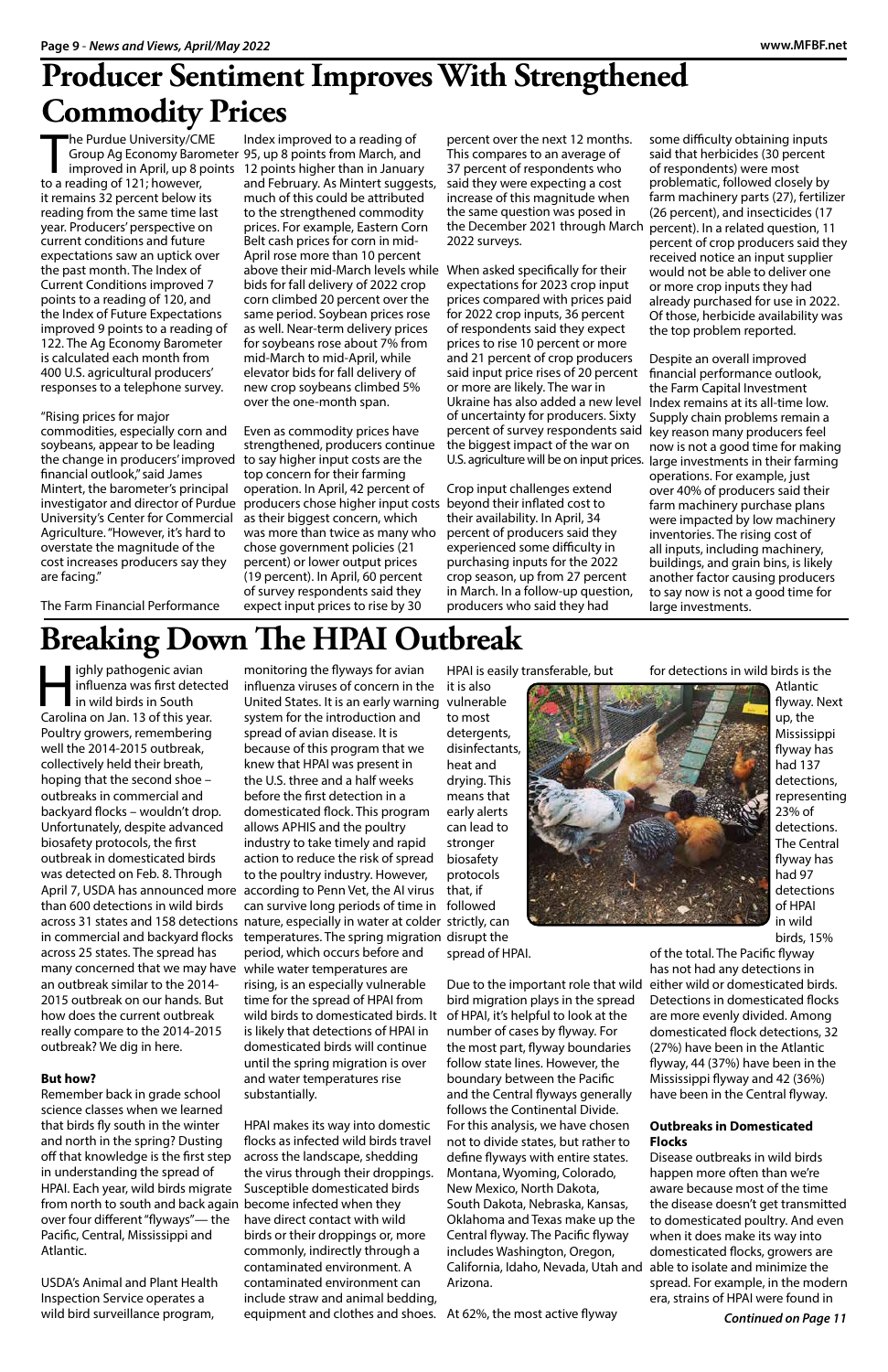#### *Massachusetts Nursery & SEMAP, Inc. Landscape Association*

P.O. Box 387 Conway, MA 01341 413-369-4731 http://www.mnla.com/ mnlaoffice@aol.com **Products & Services:** MNLA is a statewide association dedicated to advancing the interests of "green industry" professionals.

#### *Mulch By The Yard*

781-589-8534 jphorigan@me.com **Products and Services**: kiln dried pine shavings. American made. Free storage for 60 days on our trailer.

#### *Otis Poultry Farm*

1570 North Main Rd Otis, MA 01253 413-269-4438 www.otispoultryfarm.com **Products & Services:** Selections of chicken & turkey pies with & without vegetables in assorted sizes. They have a large selection of sheepskin slippers & sugarfree candy.

#### *Pope Energy*

Doug Pope 42 8th Street, #4413B Boston, MA 02129 617-337-0199 doug.pope@popeenergy.com **Products & Services:** ag solar development

#### *Progressive Grower Inc.*

81 Charlotte Furnace Road West Wareham, MA 02576 508-273-7358 www.progressivegrower.com Info@ProgressiveGrower.com **Products & Services:** The company carries a full line of chemicals and fertilizers at competitive prices and an extensive stock of farm equipment, tools and clothing.

1171 NH RT 175 Holderness, NH 03245 605-536-8900 RMI@RMIrecycles.com

**Product & Services:** We provide responsive, innovative and high quality and gifts in a friendly family-owned organic residuals and recycling services setting. to address our customer interests and needs.

#### *Rice Fruit Farms*

agricultural solar project development www.rmirecycles.com 100 University Drive Amherst, MA 01002 413-549-2900 www.HyperionSystemsLLC.com **Products & Services**: Dual-use and research company. Funded by NREL and in collaboration with UMass Amherst.

> 757 Main St Wilbraham, MA 01095 413-596-4002 www.ricefruitfarm.com info@ricefruitfarm.com **Products & Services:** bakery, fruits and vegetables, coffee, homemade ice cream, milk, eggs, local products, honey and olive oil.

#### *Eastern Solar*

goods, honey, maple products, grab & **Products & Services**: Serving the **Products and Services:** landscaping and lawn supplies, mulch, loam, firewood, frozen meats, dairy, baked go meals, gifts, décor.

Ken Nelson P.O. Box 60 Wayland, MA 01778 508-882-0102 easternsolarservice.com easternsolarservices@hotmail.com solar industry for 40 years. Service, maintenance, training and repair of existing solar systems.

#### *Greenfield Farmers Cooperative Exchange*

#### *Cape Ann Tree Service*

269 High Street Greenfield, MA 01301 413-773-9639 greenfieldfarmerscoop.com **Products & Services**: Farm, Home, Garden and Pet Supplies, Nursery, Bulk Grain, Wood Pellets. Member Discount, Local Delivery

**Products & Services**: We improve the 140 Worcester Rd. from tree work, to lawn care, masonry 978-355-6343 Ten Fernwood Lake Ave. Gloucester MA 01930 978-768-7700 capeanntree.com capeanntree@gmail.com outdoor living spaces of our clientsto landscape design and installation... we can do it all.

#### *Harness / Horseman's Association of New England*

POB 1811 Plainville, MA 02762 508-918-8852 www.hhane.com president@hhane.com **Products & Services**: We are a nonprofit membership association for harness horsemen and women. We promote harness racing both in Massachusetts and nationally.

#### *Higgins Power-sports*

Barre, MA 01005 www.higginspowersports.com www.higginsenergy.com **Products and Services:** LS Tractors & implements, DR & Husqvarna power equipment, Polaris & Can-Am ATV's, UTV's, Woodmaster outdoor furnaces, Vermont Castings, Jotul and HearthStone stoves

#### *Hyperion Systems, LLC*

#### *M5 Landworks*

1 Mathewson St Plainville, MA 02762 508-510-2004 M5Landworks1@gmail.com **Products & Services:** We specialize in undergrowth brush clearing/excavation. Give us a call for a free estimate!

#### *Major Landscaping*

626 Lindsey Street Attleboro, MA 02703 508-431-4336 majorlandscaping508@gmail.com **Products & Services:** Landscaping & construction

#### *Able Farm & Garden*

51 South Rd Pepperell, MA 01463-1634 978-448-3144

#### *Resource Management, Inc.* 508-278-7563

#### *Berkshire Agricultural Ventures*

314 Main Street Suite#11 Great Barrington, MA, 01230 413-645-3594 glenn@berkshireagventures.org **Products & Services**: Provides grants, loans, business and technical assistance to support local farms and food businesses in the Berkshire-Taconic region.

#### *Blood Farm*

94 West Main Street West Groton, MA 01472 978-448-6669 **Products & Services**: We are a 7 generation, family run, slaughter and processing facility.

#### *Chickadee Hill Farm Services*

Jeffrey Head 366 Central St Rowley, MA 01969 chickadeehillfarmservices@hotmail.com 978-948-8620 chickadeehillfarmservices.com **Products & Services:** firewood, screened loam and compost, mulch, wood chips, lawn mowing and landscaping, pumpkins, Christmas trees and vegetables.

### *Colonial Restorations*

PO Box 868 Fiskdale, MA 01518-0868 508-735-9900 http://www.cr1981.com info@cr1981.com **Products & Services:** Colonial Restorations, LLC specializes in the structural restoration/repair of post and beam homes and barns throughout New England since 1981.

P.O. Box 80625 South Dartmouth, MA 02748 508-524-2601 www.semaponline.org kschwalbe@semaponline.org **Products & Services:** local food promotion, sustainable farming education and healthy food initiatives.

### *Soares Flower Garden*

#### *Nursery*

1021 Sandwich Rd East Falmouth, MA 02536 508-548-5288 www.soaresflowergardennursery.com soaresfgn@gmail.com **Products & Services**: retail greenhouse featuring locally grown annuals, perennials, vegetables and herbs and shrubs, as well as a landscape design, build and maintenance firm.

#### *Sprague Energy*

185 International Drive Portsmouth, NH 03801 413-374-6280 www.spragueenergy.com dbogan@spragueenergy.com **Products & Services**: Energy supplier since 1870. We provide and deliver Heating Fuels, On-road and Off-road Diesel Fuels, Bio Fuels, Gasoline and Natural Gas.

#### *The 107 Guys, LLC*

51 Wareham Street Carver, MA. 02330 774-433-9903 www.The107guys.com Mdozier@the107guys.com **Products & Services:** certified drone pilots throughout the USA providing NDVI, Thermal, and Aerial Spraying Services to farmers around the country.

#### *The Mane Place*

510 W Hartford Ave Uxbridge, MA 01569-1384 themaneplace.com linda@themaneplace.com **Products & Services:** The Mane Place offers Poulin grain, hay, shavings, barn supplies, horse supplies, pet food and supplies, apparel, saddles, tack

#### *World Farmers Inc.*

769 Main St Lancaster, MA 01523 978-706-7935 http://www.worldfarmers.org/ info@worldfarmers.org **Products & Services:** education, beginning farmers and ranchers.



*\*\*\*Due to space limitations, products and services listings will be limited to 20 words or less.\*\*\**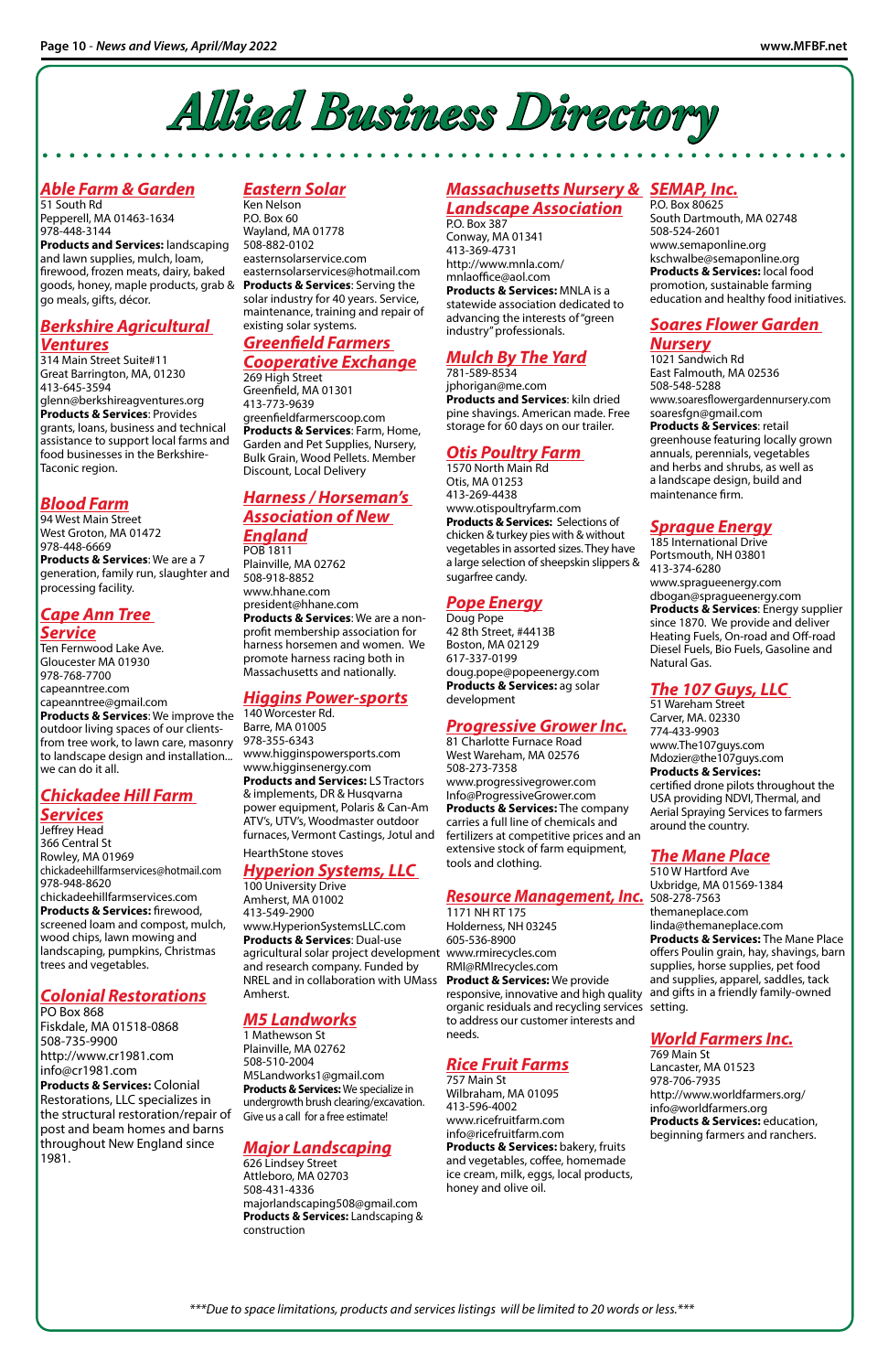### **Baker-Polito Administration Awards \$22.5 Million**

*Continued From Page 5*

(Worcester, MA): \$494,085 • Freedom Food Farm, LLC (Raynham, MA): \$108,709 • Beaus Seafood Company Inc. (Boston, MA): \$86,709 • Yellow Stonehouse Farm (Westfield, MA): \$32,255 • Farmer Dave's LLC (Dracut, MA): \$341,727 • Fruit Fair Supermarket (Chicopee, MA): \$497,701 • All Farmers (Springfield, MA): \$246,476 • Martin Luther King, Jr. Family Services (Springfield, MA): \$68,985 • The Neighborhood Farm, LLC (Westport, MA): \$308,551 • Mesivta of Greater Boston (Brighton, MA): \$148,784 • Sunny's Seafood Inc (Boston, MA): \$76,500 • Greenagers, Inc. (South Egremont, MA): \$75,557 • Adams Farm Slaughterhouse LLC (AFS) (Athol, MA): \$202,840 • Friends of Sholan Farms dba Sholan Farms (Leominster, MA): \$64,979 • Diemand Egg Farm, Inc. (Wendell, MA): \$189,576 • Sweet Brook Beef Company (Williamstown, MA): \$30,000 • The Kitchen Garden, LLC (Sunderland, MA): \$60,205 • Blue Stream Shellfish LLC (Ware, MA): \$205,672 • CommonWealth Kitchen (Boston, MA): \$500,000 • Holiday Brook Farm LLC (Dalton, MA): \$46,352 • Chatham Harvesters Cooperative (Chatham, MA): \$31,675 • Upswing Farm LLC (Pepperell, MA): \$112,330 • McKinstry Market Garden INC. (Chicopee, MA): \$76,228 • COMMUNITY FARMS OUTREACH d/b/a WALTHAM FIELDS COMMUNITY FARM (Waltham, MA): \$111,461 • Siena Farms, LLC (Sudbury, MA): \$302,381 • Lexington Community Farm (Lexington, MA): \$106,521 • City Fresh Foods, Inc. (Roxbury, MA): \$487,000 • Bay-Breeze Inc d.b.a Westport Sea Farms (Westport, MA): \$39,200 • Sustainable CAPE Center for Agriculture Preservation and Education (Truro, MA): \$57,592 • Cape Ann Fresh Catch Inc (Gloucester, MA): \$149,321 • Lyonsville Farm (Charlemont, MA): \$167,400 • Reed Farm, LLC (Greenfield, MA): \$500,000 • Nourishing the North Shore (Newburyport, MA): \$11,920 • Greenfield Farmer's Market (Greenfield, MA): \$862 • Go Fresh Mobile Market (Springfield, MA): \$112,176 • Newhall Fields Community Farm, Inc. (Peabody, MA): \$12,747 • Nubian United Benevolent International Association (Boston, MA): \$114,951 • Centre Street Food Pantry (Newton, MA): \$61,815 • Shellfish Broker LLC (South Chatham, MA): \$26,588 • Flying Carrot Farm (Dartmouth, MA): \$66,389 • Fishing Vessel Mystic (Hanover, MA): \$152,240 • Stone Soup LLC dba Langwater Farm (Easton, MA): \$153,179 • Agric Organics (Wilbraham, MA): \$45,627 • Ian Allen Farms (Sheffield, MA): through the grant program. \$137,329 • Ascia Foods, LLC (Roxbury, MA): \$435,887 • Hager Bros. Farm LLC. ( Colrain, MA): \$57,397 • The Dwelling Place (Woburn, MA): \$8,000 • North Plain Farm (Housatonic, MA): \$39,963 • Red Shirt Farm (Lanesborough, MA): \$77,591 • Henry M & Edward A Parsons dba Mayval Farm (Westhampton, MA): \$181,922 • Wellspring Harvest Corporation (Indian Orchard, MA): \$42,379 • Martha's Vineyard Public Schools (Oak Bluffs, MA): \$223,823 • DaSilva Farm (Rehoboth, MA): \$12,214 • The Common Good Project (Dorchester, MA): \$151,000 • Westward Orchards Inc (Harvard, MA): \$168,802 Since 2020, the Baker-Polito Administration has awarded more than \$58 million in grants to 507 projects across the Commonwealth

domesticated flocks in 1983-1984 in Northeastern states, 2004 in Southern states, 2014-2015 in 21 states, 2016 in Indiana and 2017 in was first detected in wild birds. In Alabama, Kentucky and Georgia.

being compared to the 2014- 2015 outbreak in which HPAI was detected in 21 states across the Pacific, Central and Mississippi flyways between December 2014 and June 2015. In total, APHIS reported 232 cases of HPAI in domesticated flocks across 15 states, of which 211 cases were in commercial premises in nine states. The outbreak led to the depopulation of more than 50.5 million commercial chickens, turkeys and other poultry to limit the spread of the disease. It is clear why comparisons between the 2014-2015 outbreak are making the poultry industry nervous. But, to make accurate comparisons between the current outbreak and the 2014-2015 outbreak it is important to drill down further. We is located so poultry producers do that here.

#### **Making Comparisons**

*Wild Birds*

The current outbreak is most often monitoring of wild birds by USDA monitoring for avian influenza in wild waterfowl. In both the 2014- 2015 and 2022 outbreaks, HPAI the 2014-2015 outbreak, the virus was discovered through passive and USGS in December 2014. Once HPAI was detected, over 7,000 birds were sampled through information. collaborative surveillance effort, predominately in the Mississippi and Pacific flyways (29% and 48% of total samples, respectively). However, samples were also collected from the Atlantic flyway, Central flyway, and American Oceania. Between December 2014 to be collected. This is nearly and June 2015, there were 98

As mentioned earlier, APHIS in collaboration with the United States Geological Survey (USGS), U.S. Fish and Wildlife Service; and the National Flyway Council conducts active, scientific

detections of HPAI influenza across were conducted in 2014-2015 in 14 states.

As a result of the 2014-2015 outbreak, in 2015, USDA led an interagency effort to revise the National HPAI Surveillance Plan. A priority of the revised plan was to "determine the areas where HPAIV

can be alerted and subsequently increase their biosecurity measures perhaps a significant portion, of to help prevent direct or indirect introduction of HPAIV from wild birds. If HPAI-infected areas are detected, additional sampling efforts can then be undertaken to estimate prevalence in highrisk bird species." The revised plan has led to annual public

implementation plans that lay out which species will be monitored and the number of wild bird samples to be collected by state and watershed, among other details. The annual plans help ensure that research and surveillance efforts fill data gaps rather than collect redundant

During the winter season (December 2021-February 2022) national implementation plan dictated that 6,745 wild bird samples across 25 states in the Atlantic and Pacific flyways were as many planned samples as

response to the outbreak. Through flock type. April 7, 637 detections in wild birds have occurred across 31 states. The In both the 2014-2015 outbreak Atlantic, Mississippi and Central flyways (62%, 22%, 16% of total detections, respectively) have all had detections. Only the Pacific flyway remains detection free.

It is likely that at least some, and the higher number of detections in the current outbreak are a result of increased sampling through the surveillance program. Time will tell if the more than six-fold increase in the number of detections in wild birds is an indication of a more severe outbreak or better

surveillance or a combination of the two.

#### *Domesticated Birds*

High path avian influenza strains are extremely infectious, often fatal to chickens, and can spread rapidly from flock-to-flock. To prevent suffering in the affected flocks and help curb the spread of the virus to other flocks, when HPAI is detected in a flock, the entire flock is depopulated. This is a heart-wrenching event for the grower, regardless of the size of the grower's flock. However, to more clearly understand the impact that an outbreak of HPAI will have on poultry and poultry products, it is

important to divide detections into

and the current 2022 outbreak, detections can be divided into four categories: backyard/noncommercial, layers (including pullets), turkeys and other. During the entire 2014-2015 outbreak, there were 211 detections of HPAI in domesticated birds. Thus far in the 2022 outbreak, according to data through April 7, there have been 158 detections. This gives the impression that the 2022 outbreak may have a larger impact than the 2014-2015 outbreak, but nearly 40% of detections in 2022 have

*Continued on Page 13*

### **HPAI Outbreak**

*Continued From Page 9*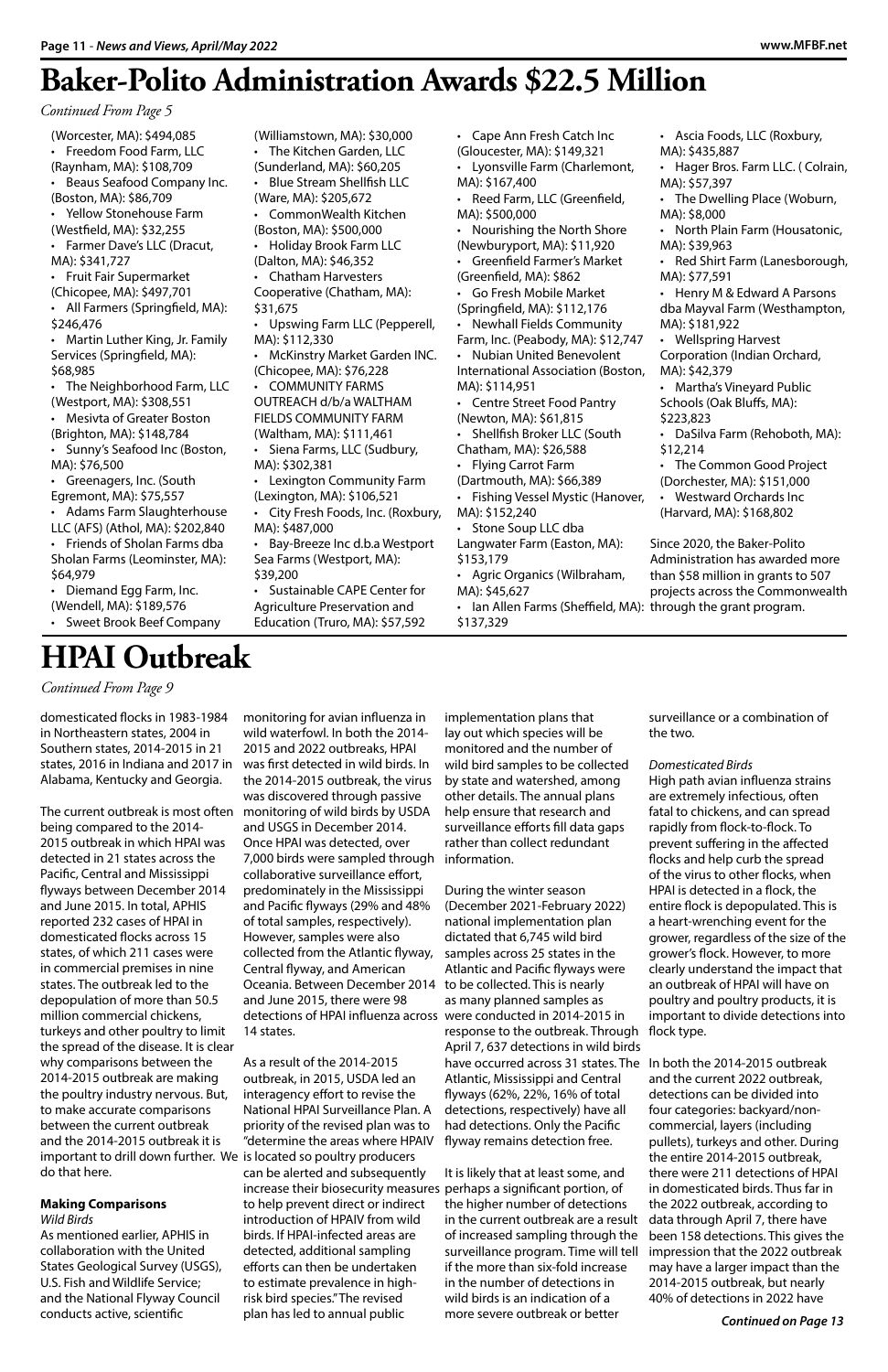# *Being A Farm Bureau Member Pays*

### *MFBF Members Enjoy Discounts From National & Local Business Partners*

### Please visit www.MFBF.net for more information.

Kickoff 2022 with a 5% discount on your farm package with Countryway Insurance. Coming early 2022, save 3%-5% off your personal auto with various companies. Your friendly A&B



Insurance Group Agents offers a full line of insurance services to meet all your needs. Your knowledgeable and experienced agent can help arrange a program that will best meet your farm and personal insurance needs. With four farm carriers and eight personal lines carriers, your agent can tailor a program specifically for you or your family's needs. In addition to Farm Packages, we also offer personal & commercial auto, homeowners, property insurance, workman's compensation as well as health, life & disability insurances.

Visit the A&B's Website at www.abinsgroup.com 978-399-0025.



Massachusetts Farm Bureau members now receive a \$500 Bonus Cash offer from Ford Motor Company on a purchase or lease of a new qualifying vehicle. You must be a Farm Bureau member in Massachusetts for 30 consecutive days prior to purchase or lease.



LincolnFarmBureauAdvantage.com or see your authorized Ford or Lincoln Dealer for qualifications and complete details.

#### *Ford Program Disclaimer:*

*Farm Bureau Bonus Cash is exclusively for active Farm Bureau members who are residents of the United States. This incentive is not available on Shelby GT350®, Shelby® GT350R, Mustang BULLITT, Ford GT, Focus RS and F-150 Raptor. This offer may not be used in conjunction with most other Ford Motor Company and Lincoln Motor Company private incentives or AXZD-Plans. Some customer and purchase eligibility restrictions apply. Must be a Farm Bureau member for 30 consecutive days prior to purchase and take new retail delivery from dealer.*

> A U T O M O T I V E G R O U P provide up to \$500 worth of incentives for members.

John Deere now offers GreenFleet Loyalty Rewards to members of Massachusetts Farm Bureau Federation. Farm Bureau members receive discounts, special low rate financing and all other benefits associated with GreenFleet Platinum 2 status.



It's easy to become a GreenFleet member too! Just sign up for John Deere GreenFleet Loyalty Rewards program using a valid member ID and zip code for membership verification and become a Platinum 2 level by visiting www.JohnDeere.com/ FarmBureau.

Massachusetts Farm Bureau Federation

members can save up to \$2,500 on eligible Cat<sup>®</sup> machines. On top of that, members receive an additional \$250 credit on work tool attachments purchased with new Cat

# WYNDHAM

#### **HOTELS & RESORTS**

machines.

Visit http://www.

farmbureau.co/member-benefits/

Cummings School of Veterinary Medicine at Tufts University in North Grafton will apply a10% discount to Massachusetts Farm Bureau Federation regular members in good standing. Call: 508-839-7926



Cummings School of<br>Veterinary Medicine

\*Tufts University is a referral medical facility and should not replace your primary veterinarian service. This program is only for prequalified medical services provided at Tufts University's Large Animal Hospital when referred by your veterinarian.

MFBF members receive up to \$500 off Farmall, Maxxum and more! Visit http:// www.farmbureau.co/member-benefits/ and enter your membership ID number and zip code to print a certificate to use towards your next Case-IH purchase. Please print before heading to your local dealer.



McGovern Auto Group has partnered

**CHOICE** 

privileges.







Growing up in the farming business, Matt McGovern learned the value of American ag and wants to give Massachusetts farmers an opportunity to save on one of the tools that keep their farms running.

Visit https://www.mcgovernauto.com/mcgovern-farm-bureauprogram.htm for more info today!

Massachusetts Farm Bureau members save 20% off published at almost 5,000 Choice Hotels Worldwide! Save 20% off at participating Comfort Inn®, Comfort Suites®, Quality Inn®, Sleep Inn®,

Clarion®, MainStay Suites®, Suburban Extended Stay®, Rodeway Inn® and Econo Lodge® hotels. Call 800.258.2847 and mention your Massachusetts Farm Bureau ID or go to choicehotels.com and enter your Massachusetts Farm Bureau ID to book online ( \*if you don't know the MFBF ID call our office today at 508-481-4766).

MFBF members enjoy exclusive savings when renting from AVIS. Use Avis Worldwide Discount code: A298821 Visit: www.AVIS.com/mafb



Farm Bureau members also enjoy exclusive savings when renting from BUDGET. Use Budget Customer Discount Number: Y775721 Visit: www.budget.com/mafb

Whether you are looking for an upscale hotel, an

all-inclusive resort or something more cost-effective, Wyndham Hotels & Resorts has the right hotel for you! As a Massachusetts Farm Bureau member, you will save up to 20% off the Best Available Rate\* at over 8,000 participating hotels worldwide. Discover the benefits of booking your vacation with Wyndham Hotels & Resorts as a Massachusetts Farm Bureau member. Our vast portfolio of hotels and resorts offer a variety of accommodations to meet your travel needs. Wherever people go, Wyndham will be there to welcome them.

To take advantage of this valuable travel discount rate please call 877-670-7088 to connect with a dedicated travel expert and be sure to mention you are a Farm Bureau member or go to www. wyndhamhotels.com/farm-bureau to book.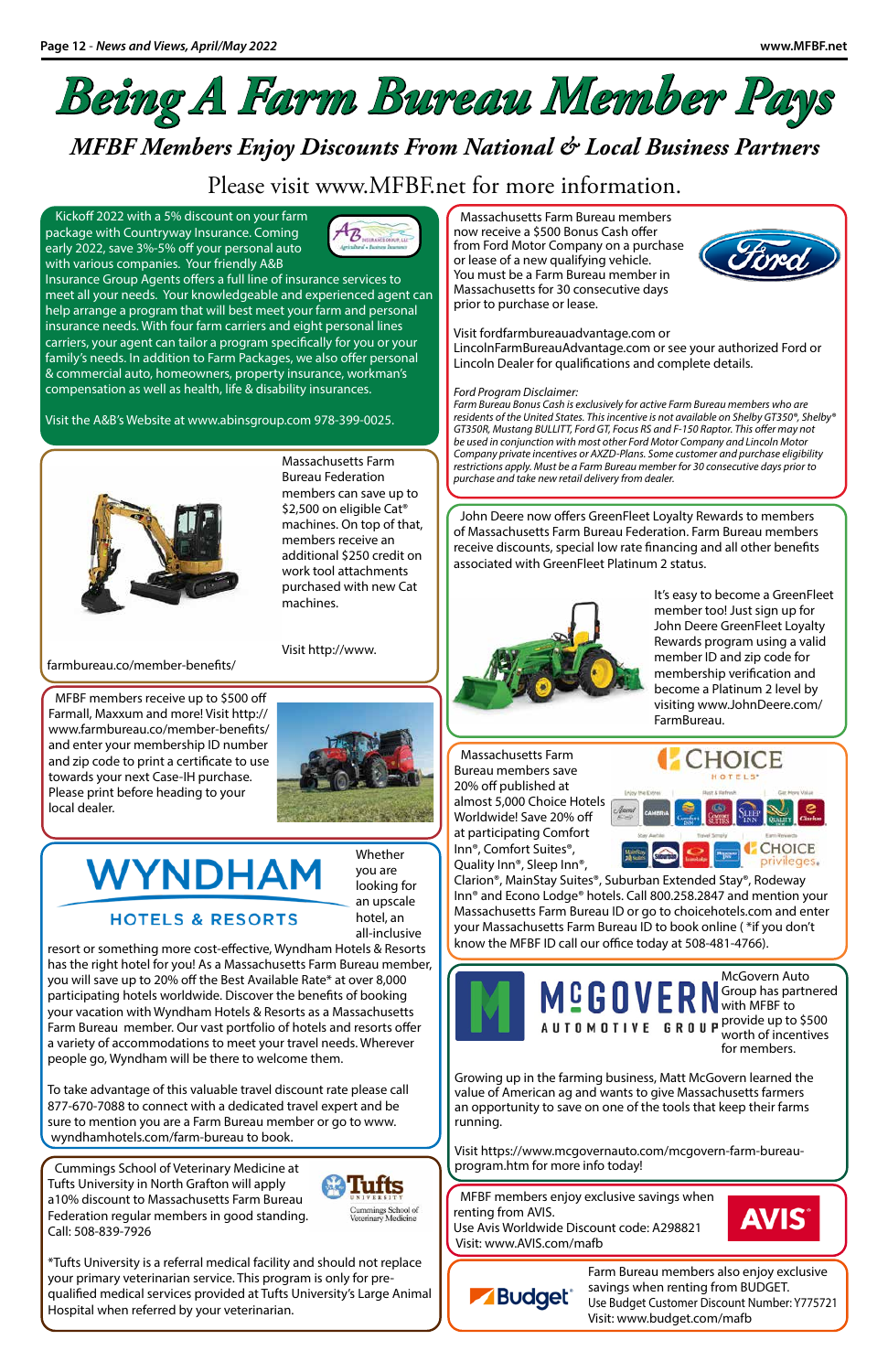$\mathbf{I}_0$  Associate Member: \$70 for 1 y 10 Allied Business: \$225 for 1 year 0 Student: \$25 for 1 year

#### *Membership dues (please select one):*

Voting Members Regular Member: \$225 for 1 year Gold Member: \$350 for 1 year Platinum Member: \$500 for 1 year

#### Non-Voting Members

**Please indicate which commodity areas best fit the product(s) you produce:** 

0 Ag/Open Space Supporter 0 Aquaculture 0 Equine 0 Forestry 0 Fruits 0 Horticulture **I**<sub>0</sub> Livestock 0 Poultry 0 Vegetables 0 Other: \_\_\_\_\_\_\_\_\_\_\_\_\_\_\_\_\_

 $\mathsf{I}$ 

#### **Method of Payment**

Credit Card: 0 American Express 0 Visa 0 MasterCard 0 Discover

 $CC#$ :

|                        | <b>Support Massachusetts Farmers - Join MFBF</b>                                                                                                                                                                                                    |                                                                                                                                              |
|------------------------|-----------------------------------------------------------------------------------------------------------------------------------------------------------------------------------------------------------------------------------------------------|----------------------------------------------------------------------------------------------------------------------------------------------|
| Address:               |                                                                                                                                                                                                                                                     |                                                                                                                                              |
| Phone:<br>Referred by: | <b>Email:</b> Email: DOB: /                                                                                                                                                                                                                         |                                                                                                                                              |
|                        | I hereby make application for an annual membership in the                                                                                                                                                                                           | County Farm Bureau and<br>Massachusetts Farm Bureau Federation, whose purpose is to promote,                                                 |
|                        | of Massachusetts' farmers, as well as encourage the protection of<br>agricultural areas and rural interest within the state. I understand<br>lacceptance or denial and classification of my membership are<br>determined by the County Farm Bureau. | protect and represent the economic, social and educational interests                                                                         |
| and non-returnable.    | MFBF, are not deductible as charitable contributions for federal<br>income tax purposes. However, they may be tax deductible under                                                                                                                  | Contributions, gifts or membership dues to a County Farm Bureau, or<br>other provisions of the IRS code. Membership dues are non-refundable. |

A service fee of \$15 may be assessed for a returned check.

Signature:

 $\mathsf{I}$ 

| CVV:<br>Exp. Date: $\angle$                         |
|-----------------------------------------------------|
| Signature:                                          |
|                                                     |
| Check:                                              |
| Make checks payable to:                             |
| Massachusetts Farm Bureau                           |
| Federation                                          |
|                                                     |
| <b>Mail completed application</b>                   |
| and payment to:                                     |
| <b>Massachusetts Farm</b>                           |
| <b>Bureau Federation</b><br><b>249 Lakeside Ave</b> |
| Marlborough, MA 01752                               |
|                                                     |
| <b>Thank you for your support!</b>                  |
|                                                     |

been in backyard flocks. The two outbreaks have followed a similar pattern, with the largest share of detections occurring in turkey flocks, followed by layer and pullet largest egg-producing state, was flocks. The "other" category is exclusively broiler chickens, at this time. To isolate the market impacts layer and pullet operations led of the ongoing HPAI outbreak, the rest of the article will focus exclusively on commercial flocks.

In addition to the differences (and similarities) in flock type, there are considerable differences in where detections are happening. During the 2014-2015 outbreak, 91% of detections in commercial flocks occurred in the Mississippi flyway. The remaining 8% and 1% of detections occurred in the Central and Atlantic flyways, respectively. Today, the Mississippi flyway is also the hardest hit, but not as overwhelmingly as 2014- 2015, with 49% of detections in commercial flocks. With 35 detections, the Central flyway has 36% of commercial detections. The in the state. Also, hard hit in the remaining 15% of detections have occurred in the Atlantic flyway.

laying eggs yet.) This depopulation and lowa raised nearly 24% of the During the 2014-2015 outbreak, there were 160 outbreaks of HPAI in commercial turkey flocks. Approximately 7.4 million turkeys were affected by HPAI and died from the disease or were depopulated as part of the response. This depopulation was equivalent to 7.46% of the average U.S. inventory of turkeys and 3.16% of annual production. More than 92% of the detections then were in the Mississippi flyway. Seven percent were in the Central flyway and less than 1% was in Pacific flyway. Minnesota which is the nation's largest turkey producing state (Mississippi flyway), was particularly hard hit. One hundred and four detections of HPAI in commercial turkey operations in of more than 4.8 million turkeys. Iowa was also hit hard, with 35 detections in commercial flocks. Combined, in 2014, Minnesota nation's turkeys

Describing the incident of detection by flyway is important to hens in the state in 2021. In the appreciating the potential impact to different poultry and poultry product markets. The Mississippi flyway was home to more than 50% of commercial production of turkeys, broilers and layer hens and more than 40% of broilers in the last year. Growers in the Atlantic flyway were responsible for 40% of broiler production and more than 20% of turkey, layer and pullet production each. The latest data shows growers in the Central flyway were responsible for 10% or more of the production of broilers, layer hens and pullets. An increasing number of detections in commercial flocks in these critical flyways are likely to roil the markets. The "other" category includes state estimates that are not shown by USDA and

production in 2015 was 3.2% lower raised 40 million head of turkeys in **Economic and Trade Impact** Nationally, this is equal to 1.4% of the number of turkeys raised in 2021. Again, for some states, the impact has been much greater. South Dakota (Central flyway), which raised 4.5 million turkeys, or 2% of the nation's total production, have been depopulated, which in 2020 has had to depopulate 1.288 million turkeys – nearly 30% of the number of turkeys raised in the state in 2020. Minnesota, which 2020 has had to depopulate more than 1 million turkeys, about 3% of A report from the Congressional what the state raised in 2020.

states withheld by USDA to avoid disclosing data for individual operations.

*Layer Hens and Pullets* During the 2014-2015 outbreak, there were 50 outbreaks of HPAI in commercial layer chicken flocks. Approximately 43 million egglayer hens/pullets were affected by Minnesota led to the euthanasian HPAI and died from the disease or were depopulated as part of the response. (A pullet is a hen under 1 year of age; it has not started was equivalent to 10.01% of the average U.S. inventory of layer chickens and 6.33% of the average In 2022 so far, more than 3.2 U.S. inventory of pullet chickens. Eighty-eight percent of the

detections were in the Mississippi flyway. The remaining 12% were in the Central Flyway. Iowa (Mississippi flyway), the nation's particularly hard hit. Thirty-six detections of HPAI in commercial to the euthanasian of more than 25 million egg-laying hens and 5 million pullets. As a result, egg than in 2014.

In 2022, nearly 17.9 million layers and 0.83 million pullets have been depopulated as a result of HPAI. Nationally, this is equal to 4.6% of the average number of laying hens spared during the 2014-2015 on hand in 2021 and 0.7% of the total inventory of pullets as of Dec. 1, 2021. For some states, however, the impact has been much greater. Iowa, which had an average of 48.87 million layers in 2021, has had to depopulate more than 12.75 million layers, over a quarter of the total number of laying hens Mississippi flyway is Wisconsin, which has had to depopulate more than 2.7 million hens, over 35% of the average number of laying Atlantic flyway, Maryland has been forced to depopulate more than 1.16 million hens, nearly 50% of the average number of laying hens in the state in 2021. Maryland has been forced to depopulate more than a quarter of the state's 1.225 million pullets as of Dec. 1, 2021.

#### *Turkeys*

million turkeys have been depopulated as a result of HPAI.

#### *Broilers*

The broiler sector was largely

outbreak. Less than 0.01% of the average U.S. inventory was lost as a result of HPAI. In 2022, there have been nine detections of HPAI in commercial flocks. Thus far, a little more than 2.1 million birds represents a little more than 0.02% of the number of broilers raised in 2020.

Research Service estimated the value of turkey and laying hen losses due to the 2014-2015 HPAI

*Continued on Page 14*

### **HPAI Outbreak**

#### *Continued From Page 11*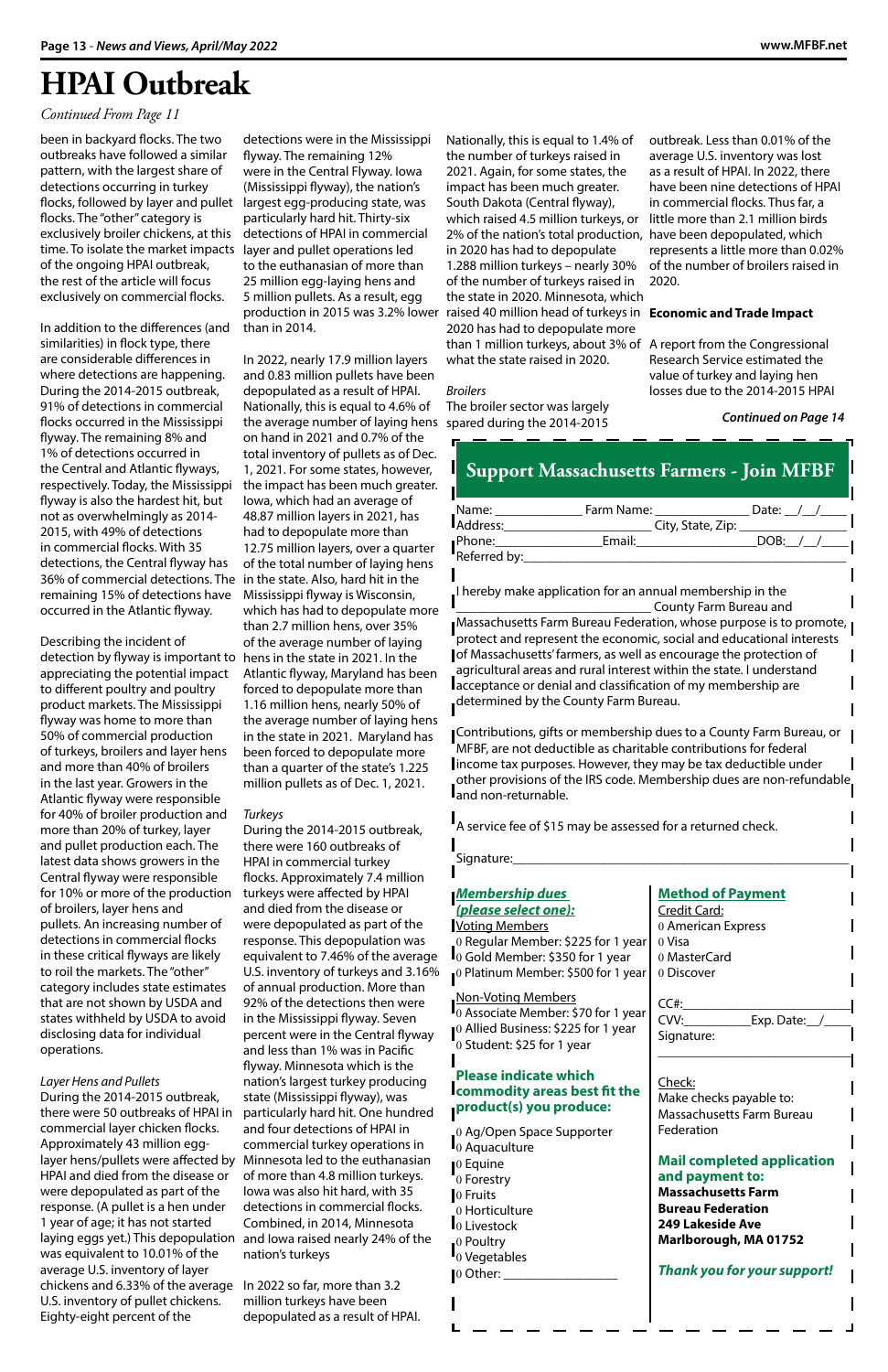### *Recipe: Bacon Wrapped Asparagus Bundles*

#### **Ingredients**

Preheat oven, if using, to 400 degrees F.

- **• 1 1/2 pounds asparagus spears, trimmed 4 to 5 inches long tips**
- **• Extra-virgin olive oil, for drizzling**
- **• A few grinds black pepper**
- **• 4 slices center cut bacon or pancetta**
- **• Chopped chives or scallions, optional garnish**



#### **How to make**

Lightly coat asparagus spears in extra-virgin olive oil. Season the asparagus with black pepper. Take a quick count of the spear tips. Divide the total number by four. Gather that number of spears and use a slice of bacon to wrap the bundle and secure the spears together. Repeat with remaining ingredients.

To grill, place bundles on hot grill and cover. Cook 10 to 12 minutes until bacon is crisp and asparagus bundles are tender.

now a farmer or forestland owner who goes above and beyond in their care and management of natural resources? Nominate them for the 2022 New England Leopold Conservation Award®.



4. For oven preparation, place bundles on slotted broiler pan. Bake 12 minutes

#### Recipe from: https://www. foodnetwork.com/recipes/rachael-ray/

bacon-wrapped-asparagus-bundlesrecipe-1915631

Sand County Foundation and national sponsor American Farmland Trust present the Leopold Conservation Award to private landowners in 23 states for extraordinary achievement in voluntary conservation. In New England the \$10,000 award is presented with, New England Forestry Foundation and Wildlands Woodlands Farmlands & Communities.

Given in honor of renowned conservationist Aldo Leopold, the award recognizes landowners who The application deadline date inspire others with their dedication to soil health, water quality and wildlife habitat on private, working land. In his influential 1949 book, A Sand County Almanac, Leopold



### **New England Leopold Conservation Award Seeks Nominees**

called for an ethical relationship between people and the land they own and manage.

Nominations may be submitted on behalf of a landowner in New Hampshire, Rhode Island, and Vermont. Landowners may also nominate themselves. The application can be found at www. sandcountyfoundation.org/ ApplyLCA.

to:

Leopold Conservation Award c/o New England Forestry Foundation P.O. Box 1346 Littleton, MA 01460

Applications will be reviewed

Connecticut, Maine, Massachusetts, Farmland Trust celebrates the hard "As a national sponsor for Sand County Foundation's Leopold Conservation Award, American work and dedication of farmers, ranchers and forestland owners," said John Piotti, AFT President and CEO. "At AFT we believe that conservation in agriculture requires a focus on the land, the practices and the people and this award recognizes the integral role of all three."

by an independent panel of agricultural and forestry conservation leaders.

is July 18, 2022. Applications can be emailed to award@ sandcountyfoundation.org. If mailed, applications must be postmarked by July 18, and mailed minded agriculture," said

"Recipients of this award are real life examples of conservation-

|<br>|<br>|<br>|<br>|<br>| rule ("Rule") relative to the active broccoli rabe, broccoli, Brussels ingredient chlorpyrifos. The Rule stated that registered food uses of chlorpyrifos will be revoked on Feb. 28, 2022. This means that any product containing chlorpyrifos will no longer be able to be used on food crops.

> Kevin McAleese, Sand County Foundation President and CEO. "These hard-working families are essential to our environment, food system and rural economy."

> The New England Leopold Conservation Award is made possible through the generous support of American Farmland Trust, New England Forestry Foundation, Wildlands Woodlands Farmlands & Communities, Sand County Foundation, David and Ann Ingram, Farm Credit East, Yale School of the Environment and Whole Foods Market.

The first recipient of the award was Bill Hull of Hull Forest Products in Pomfret Center, Connecticut. Cranberry grower Linda Rinta and the Rinta Family Farm of West Wareham, Massachusetts received the award in 2020. Choiniere Family Farm from Highgate Center, Vermont received the award last year.

outbreak at nearly \$1.6 billion. The same report estimated that economy-wide losses were \$3.3 billion. The economic impact was heightened due to restrictions imposed by trading partners. Eighteen partners cut off poultry trade with the U.S. entirely, an estimated loss of \$898 million in 2014. Thirty-eight countries followed a regionalization approach to trade restrictions, limiting U.S. exports of poultry and poultry products only from those states with HPAI detections. This allowed trade to continue from parts of the U.S. that were not affected. CRS estimates that this helped to preserve 86% of the value of traded U.S. poultry and poultry products (including eggs), based on 2014 values.

It's too early to know how large of an impact the 2022 outbreak will have on the U.S. poultry sector. When comparing the week-byweek data on HPAI detections in 2022 relative to 2015 a few things are evident. Significant detections of HPAI in commercial flocks started about five weeks earlier in 2022, and they have risen more quickly than in 2015. The chart below is also a good reminder that water temperatures warm much more slowly than air temperatures, i.e., during the 2014- 2015 outbreak, the last reported new case was in Iowa on June 17, 2015. We potentially have a long way to go before the spread from migrating wild waterfowl ends. The ability to contain the spread to other commercial flocks through

high biosecurity measures is paramount.

The other key element depends on our trading partners continuing to follow a regional approach to trade restrictions. So far, so good on that front. Trade partners, like China, that did not follow a regional approach in 2015 are following a regional approach so far. In China's case, states with detections in domesticated flocks (commercial or otherwise) are finding themselves added to the list of states ineligible to export to China, while all other states may continue to do so. You can keep up to date on each country's changing list of ineligible products here.

### **HPAI Outbreak**

#### *Continued From Page 13*

A food use is considered to be the following:

Terrestrial Food Crops and Greenhouse Food Crops including: Alfalfa, apple, asparagus, banana, bean (snap, lima), beet (sugar, table, including crops grown for seed), blueberry, brassica

## **From MDAR: Sale & Use Of Chlorpyrifos**

n August 2021, EPA issued its final (cole) leafy vegetables (bok choy, sprout, cabbage, Chinese cabbage, cauliflower, collard, kale, kohlrabi), caneberry, cherimoya, cherry (sour, Commercial Livestock Uses: Cattle sweet), citrus (lemon, orange, grapefruit and citrus, other) citrus orchard floor, corn (field, sweet, including crops grown for seed), cotton, cranberry, cucumber, date, feijoa, fig, grape, kiwifruit, leek, legume vegetables, mint, nectarine, onion (dry bulb), pea, peach, peanut, pear, pepper, plum, prune, pumpkin, radish (including crops grown for seed), rutabaga, sapote, seed and pod vegetables, sorghum (grain, milo), soybean, strawberry, sugarcane, sunflower,

sweet potato, tree nuts (almond, filbert, pecan, walnut, other), turnip, wheat, and seed treatment.

ear tags, poultry houses, turkey barns, swine barns, and dairy barns only. Ear tags containing chlorpyrifos may be used on beef and non-lactating dairy cattle, and on cattle in mating and cow-calf operations, as long as the animals are not offered for slaughter within one year of tag removal. Operators should maintain records to capture dates of ear tag removal and when animals are sent to slaughter.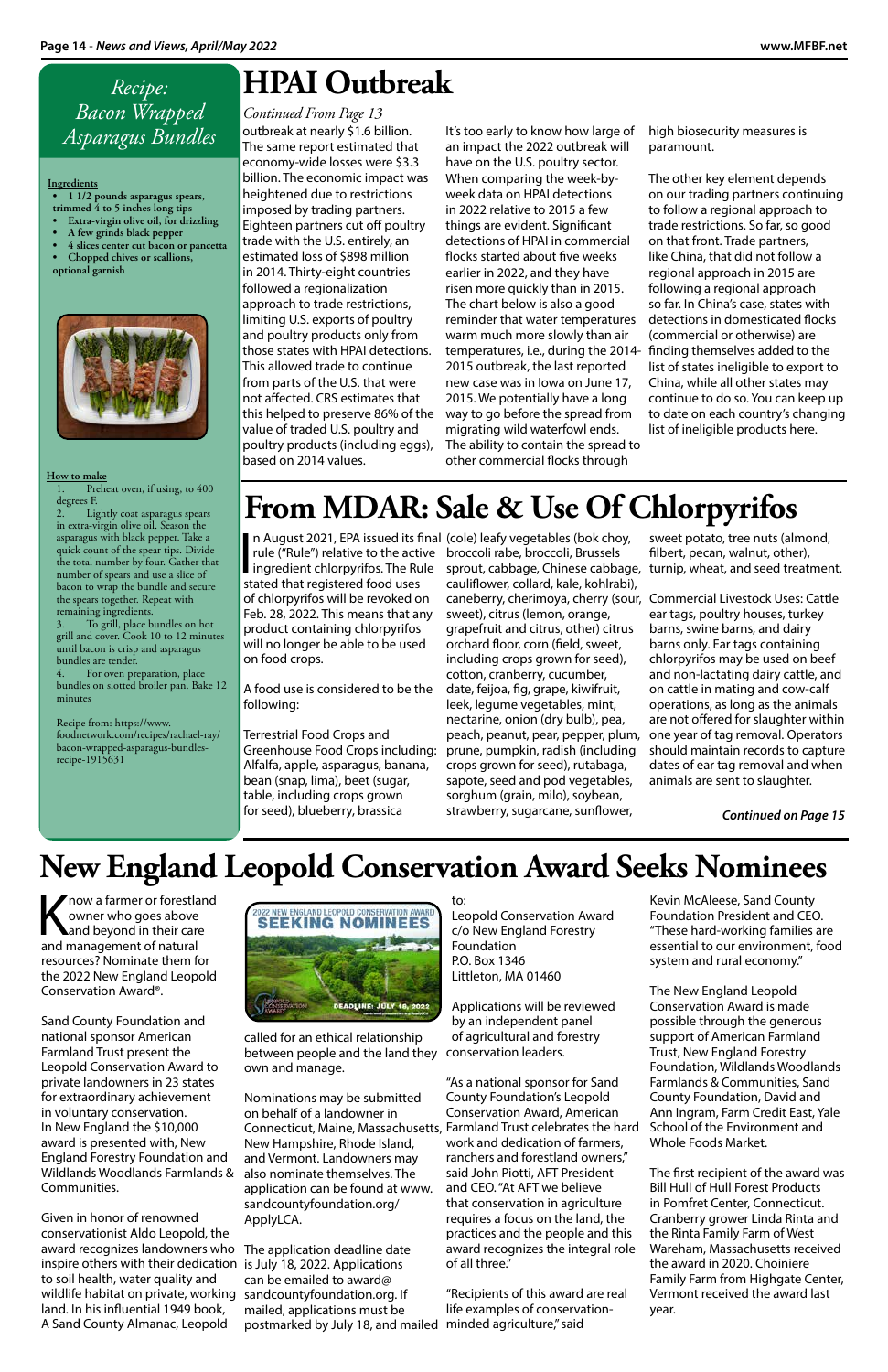**RAKE**: \$6.500 Great condition, PTO driven, Ready to Work! **ROCK HOUND 72A-3**: \$4,500 Great condition, three point or easily convert to skid steer mount, Ready to Work! **HOWARD 72 in TILLER:** \$2,000 mid-70s, well-built, been sitting, needs lubricating/ service to work. **MECHANICAL TRANSPLANTER**: \$1,200 been sitting few years. **3 BOTTOM PLOW:** \$1,200 been sitting few years. **CALL or TEXT Bob** 508-523- 3278; dudsbuds1077@gmail.com, Best Reasonable Offer.

#### **HELP WANTED**

**VEGETABLE GROWER:** Sunshine Farm in Sherborn is looking for an assistant farmer to help grow 45 acres of fruit and vegetables on this highly diversified farm. Lots of tractor work transplanting, tilling, mowing. All duties from planting through harvest. 40-50 hrs./week April-October. Minimum one year experience with equipment. Contact Jim Geoghegan at 508- 655-5022 or jimgeog@aol.com. www.sunshinefarmma.com

#### **FARM STUFF WANTED**

**FARM STUFF WANTED:** We are interested in picking your barns, outbuildings. etc. Looking for galvanized buckets. tin roof. old boxes and anything we can make into something cool! Call Mike at 978 230 1131

#### **FOR SALE**

**Hay for Sale:** Round Bales, 4 x 4, Good Quality. \$60/ bale at Lowland Farm in Monterey. berkshiremaple@ verizon.net or (413)528-4091.

**FOR SALE: Tires:** Great prices, all sizes, tire repairs, road service, calcium chloride service. Hoey Tire, Worcester. Call 508-755-6666, www.hoeytire.com

**FOR SALE:** Hereford Calves for Sale: 6-7 months old, hand raised and tame, polled, both steers and

Heifers, for your feed lot or pasture. **FOR SALE:** Used aluminum water 617-840-2074.

**FOR SALE:** 26% Tax Credit on EPA certified Central Boiler Classic Edge HDX models and installation. Call today to learn more 413-296-4320**.** 

**FOR SALE:** Hay 1st and 2nd cutting. 4' X 5' round and small square bales. Conway Farms, Lakeville, MA 508-821-0149.

**FOR SALE:** John Deere wheel extensions/clamps for dual rear tires \$600. 508-866-1149 or 508- 269-3693

**FOR SALE:** Chevy 305 with Berkley **ESTATE SALE:** Kuhn PZ170 drum irrigation pump \$5200. 508-866- 1149 or 508-269-3693

**FOR SALE:** 6,8,10 inch PVC irrigation pipe. 508-866-1149 or 508-269-3693

**FOR SALE:** Berkley 12 inch flow pump \$1200. 508-866-1149 or 508- 774-501-1919 before 9 p.m. 269-3693

control flumes 36/30/15inch outlets. 508-866-1149 or 508-269- 3693

**FOR SALE:** Used collapsible Macro Bins 40x48x36 \$100 each. 508-866- 1149 or 508-269-369**3**

**FOR SALE:** Buckhorn vented/ stackable/plastic field bins 40x48x16 \$60/bin or bulk pricing. 508-866-1149 or 508-269-3693

**FOR SALE:** Collapsible RPCs 24x16x8 \$10/or bulk pricing. 508- 866-1149 or 508-269-3693

mower, used once, side delivery rake, tedder and New Holland square baler, \$2,500; 1995 INTL flatbed dump truck w/sideboards and winch, 32,000 GVW has most recent inspection sticker, \$6,000; JD 350 crawler, needs motor, many good parts, \$250. East Taunton Call

#### **FOR SALE: HARLEY 8 ft ROCK**



#### **This year we paid \$91 million in patronage dividends.**

**Farm Credit East is customer-owned, which means customers share in the association's financial success. This year, qualifying borrowers received \$91 million from our 2021 earnings. That's equivalent to 1.25% of average eligible loan volume and adds up to \$1 billion since our patronage program began.** 

**Discover the difference. No other lender works like Farm Credit East.**

farmcrediteast.com | 800.562.2235

**Loans & Leases Financial Record-Keeping Payroll Services Profitability Consulting Tax Preparation & Planning Appraisals Estate Planning Beginning Farmer Programs Crop Insurance**





# CUSTOMER-OWNER.

*Want to advertise with us? Please contact Kim Ashe at kim@mfbf.net for more details!* 

Please note that, this does not impact non-food uses of chlorpyrifos. EPA is currently still evaluating nonagricultural, non-food uses. There

may be some products whose labels contain both non-food uses using the products may not use and food-uses. Please note that the products containing chlorpyrifos manufacturers will need to amend for food-uses. those labels. Until such time that

the labels are amended, individuals Should you have additional

questions please feel free to reach out to Taryn at: taryn.lascola@mass.gov.

### **From MDAR: Sale & Use Of Chlorpyrifos**

*Continued From Page 14*